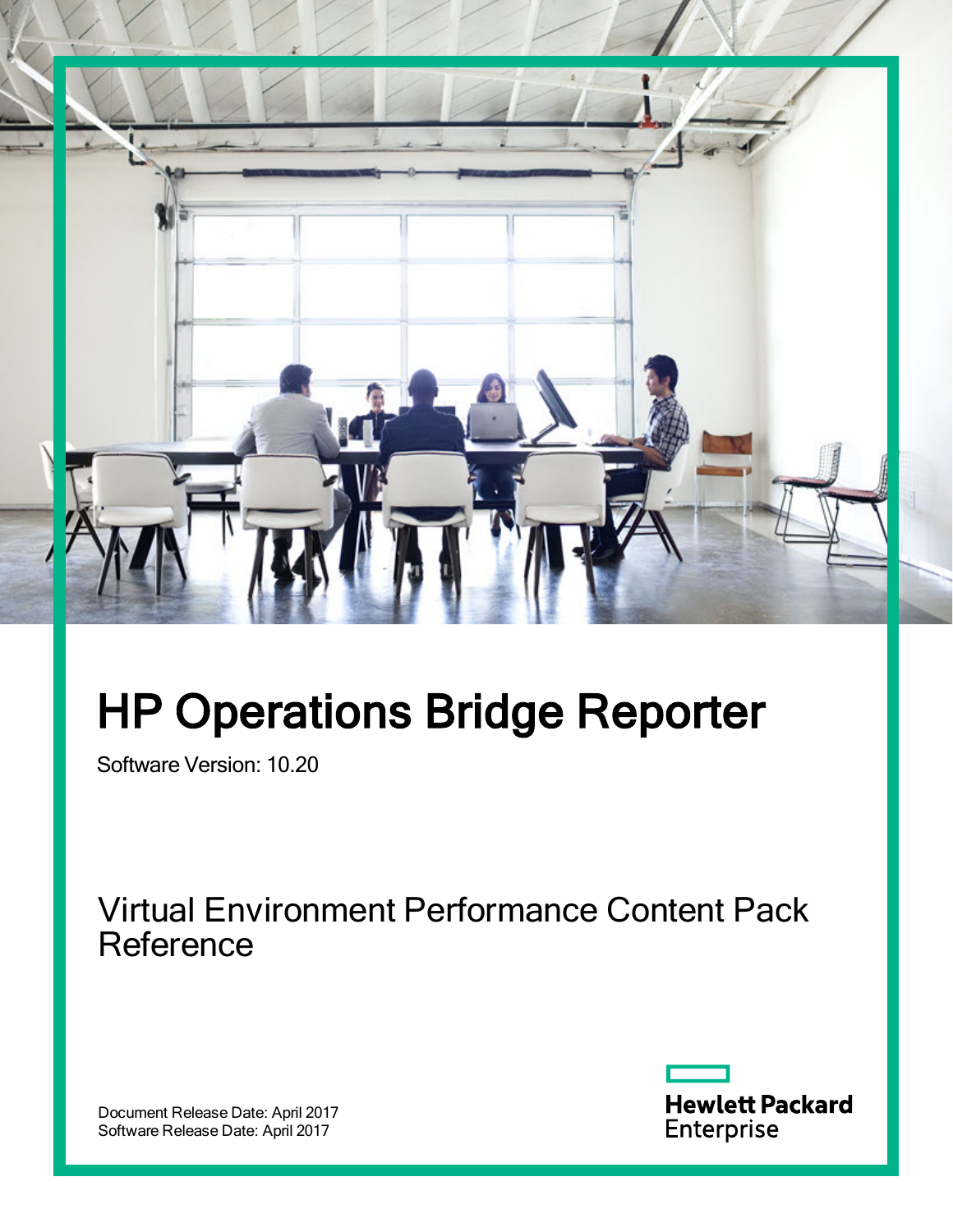### Legal Notices

#### **Warranty**

The only warranties for Hewlett Packard Enterprise products and services are set forth in the express warranty statements accompanying such products and services. Nothing herein should be construed as constituting an additional warranty. Hewlett Packard Enterprise shall not be liable for technical or editorial errors or omissions contained herein. The information contained herein is subject to change without notice.

### Restricted Rights Legend

Confidential computer software. Valid license from Hewlett Packard Enterprise required for possession, use or copying. Consistent with FAR 12.211 and 12.212, Commercial Computer Software, Computer Software Documentation, and Technical Data for Commercial Items are licensed to the U.S. Government under vendor's standard commercial license.

### Copyright Notice

© 2015 - 2017 Hewlett Packard Enterprise Development LP

### Trademark Notices

Adobe™ is a trademark of Adobe Systems Incorporated.

Microsoft® and Windows® are U.S. registered trademarks of Microsoft Corporation.

UNIX® is a registered trademark of The Open Group.

### Documentation Updates

To check for recent updates or to verify that you are using the most recent edition of a document, go to: <https://softwaresupport.hpe.com/>.

This site requires that you register for an HP Passport and to sign in. To register for an HP Passport ID, click **Register** on the HPE Software Support site or click **Create an Account** on the HP Passport login page.

You will also receive updated or new editions if you subscribe to the appropriate product support service. Contact your HPE sales representative for details.

### **Support**

Visit the HPE Software Support site at: <https://softwaresupport.hpe.com/>.

Most of the support areas require that you register as an HP Passport user and to sign in. Many also require a support contract. To register for an HP Passport ID, click **Register** on the HPE Support site or click **Create an Account** on the HP Passport login page.

To find more information about access levels, go to: <https://softwaresupport.hpe.com/web/softwaresupport/access-levels>.

**HPE Software Solutions Now** accesses the HPSW Solution and Integration Portal website. This site enables you to explore HPE Product Solutions to meet your business needs, includes a full list of Integrations between HPE Products, as well as a listing of ITIL Processes. The URL for this website is [https://softwaresupport.hpe.com/km/KM01702731.](https://softwaresupport.hpe.com/km/KM01702731)

### About this PDF Version of Online Help

This document is a PDF version of the online help. This PDF file is provided so you can easily print multiple topics from the help information or read the online help in PDF format. Because this content was originally created to be viewed as online help in a web browser, some topics may not be formatted properly. Some interactive topics may not be present in this PDF version. Those topics can be successfully printed from within the online help.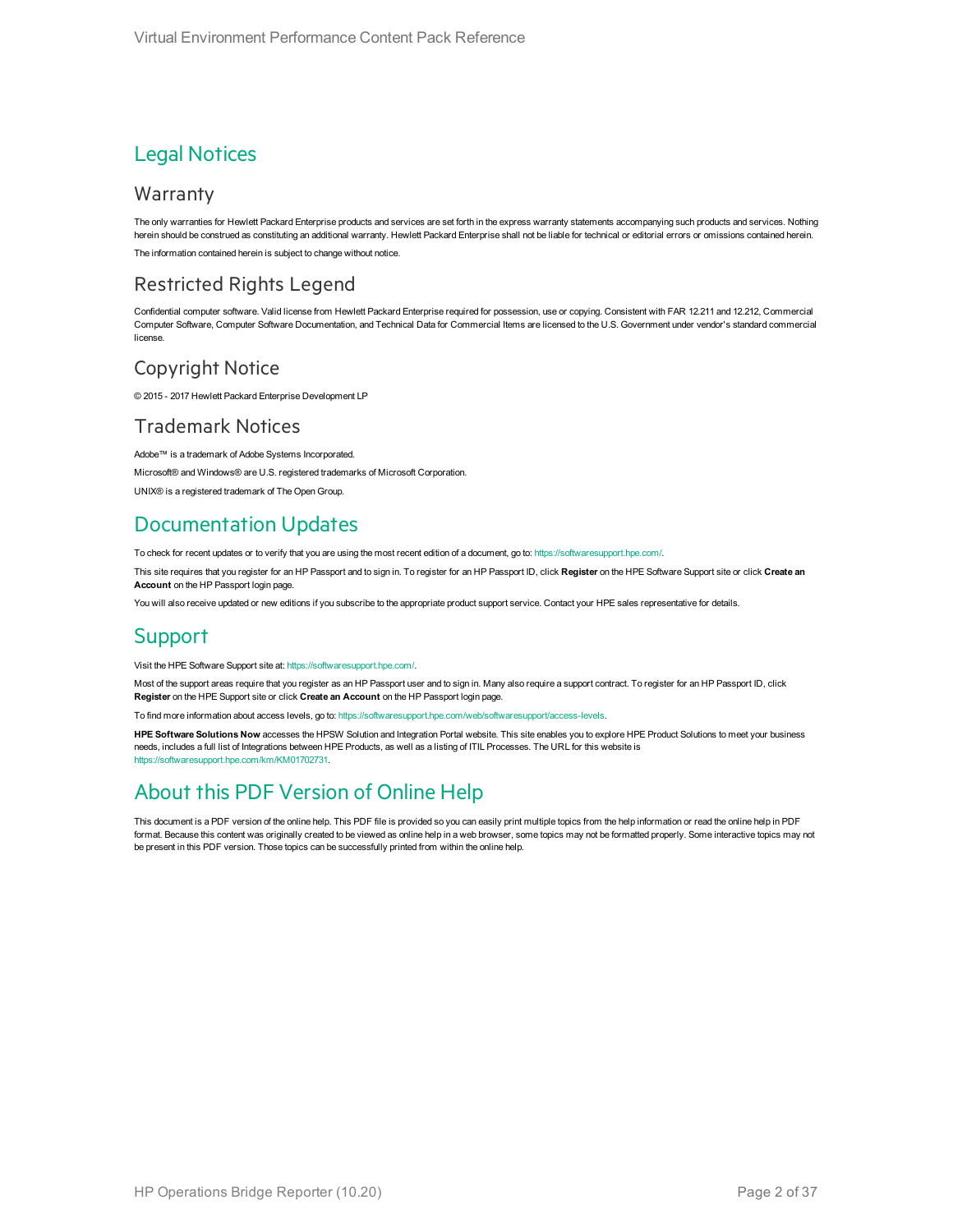## **Contents**

| Virtualized Environment Management Content Pack Overview  8 |  |
|-------------------------------------------------------------|--|
|                                                             |  |
|                                                             |  |
|                                                             |  |
| List of Content Pack and Topology Views to Deploy 11        |  |
|                                                             |  |
|                                                             |  |
|                                                             |  |
|                                                             |  |
|                                                             |  |
|                                                             |  |
|                                                             |  |
|                                                             |  |
|                                                             |  |
|                                                             |  |
|                                                             |  |
|                                                             |  |
|                                                             |  |
|                                                             |  |
|                                                             |  |
|                                                             |  |
|                                                             |  |
|                                                             |  |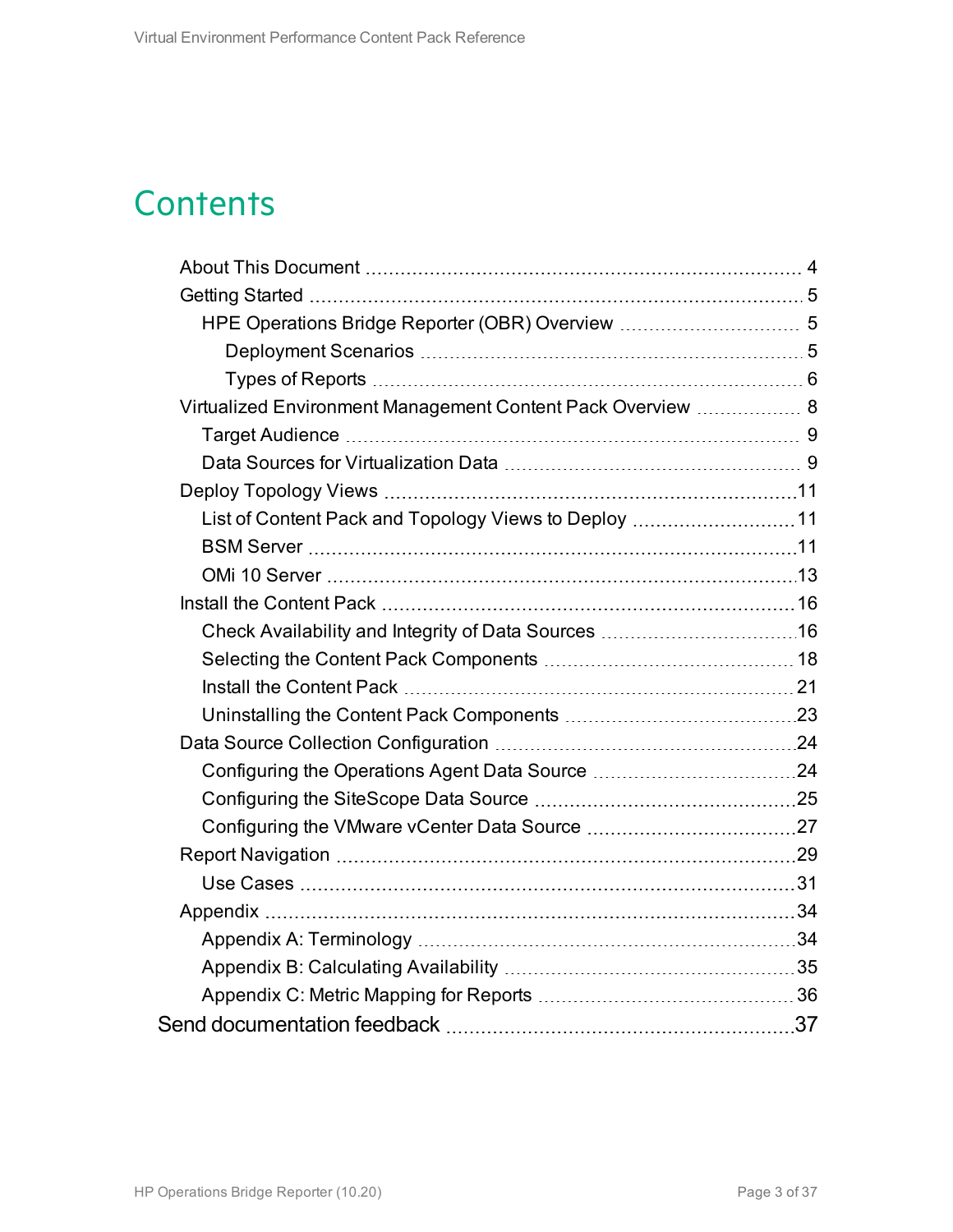## <span id="page-3-0"></span>About This Document

This document provides an overview of HPE OBR and Virtualized Environment Management Content Pack. The document introduces you to deployment scenarios. It also provides information on how to deploy topology views, install the Content Pack, and configure the data source for the installed Content Packs. It helps you to navigate reports in Virtualized Environment Management.

For information on HPE Operations Bridge Reporter tools and contents, go to [Marketplace.](https://marketplace.saas.hpe.com/itom/category/all?product=Operations%20Bridge%20Reporter&version=All%20versions&company=All%20companies)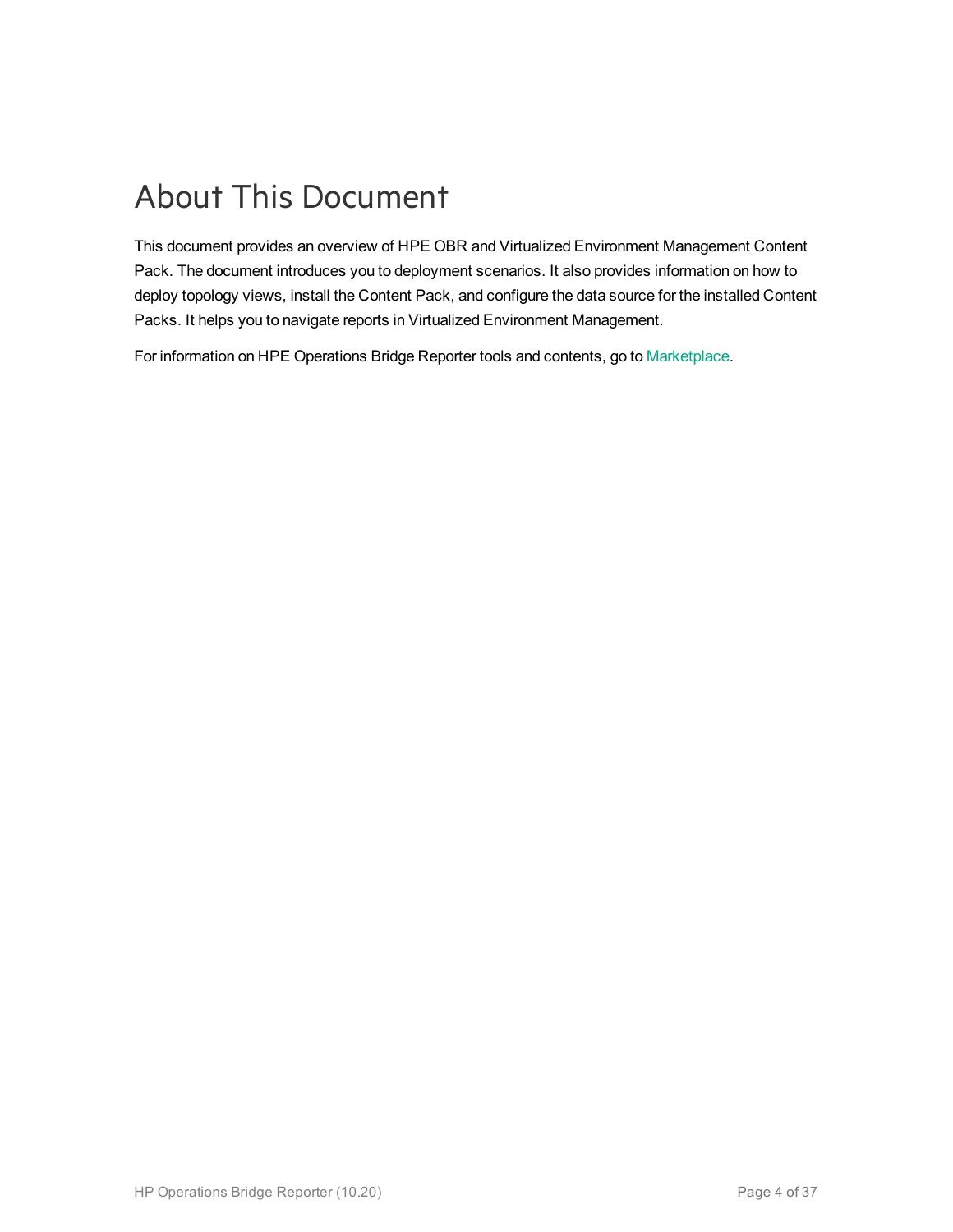## <span id="page-4-0"></span>Getting Started

<span id="page-4-1"></span>This section provides HPE OBR overview, deployment scenarios, and types of reports.

### HPE Operations Bridge Reporter (OBR) Overview

HPE OBR is a cross-domain historical infrastructure performance reporting solution. It displays topdown reports from Business Service Management (BSM) Business Service and Business Application, Operations Manager (OM) Node Group or OMi10 perspective to the underlying infrastructure. It also displays bottoms-up reports from the infrastructure to the impacted Business Services and Business Applications or Node Groups. It leverages the topology information to show how the underlying infrastructure health, performance and availability affects your Business Services and Business Applications or Node Groups in the long term. You can navigate from higher level cross domain reports to detailed domain level reports.

### <span id="page-4-2"></span>Deployment Scenarios

Following are the deployment scenarios supported on HPE OBR:

- **Deployment with BSM/OMi** In this deployment, Run-time Service Model (RTSM) is the source of topology information. HPE OBR discovers and synchronizes topology information from OMi. In a BSM environment with underlying OM servers, this synchronization technique receives discovered topology data from multiple OM systems and updates the Configuration Items (CIs) and CI relationships in the RTSM as soon as changes are discovered. However, you can also use the OM D-MoM dynamic topology synchronization technique to discover and synchronize the topology information in RTSM. In an environment with OMi 10, HPE OBR uses RTSM to obtain topology information and metrics from Operations Agent or SiteScope systems that are configured with OMi.
- <sup>l</sup> **Deployment with Operations Manager** In this deployment, the topology information is a group of managed nodes defined in OM that are logically combined for operational monitoring. These logical node groups are created by OM users to classify the nodes as specific organizations or entities within their enterprise. For example, a group called *Exchange Servers* can be created in OM to organize the specific Exchange Servers and Active Directory nodes for reporting or monitoring purposes. HPE OBR uses the node groups from OM for its topology computation.
- <sup>l</sup> **Deployment with VMware vCenter** VMware vCenter is a distributed server-client software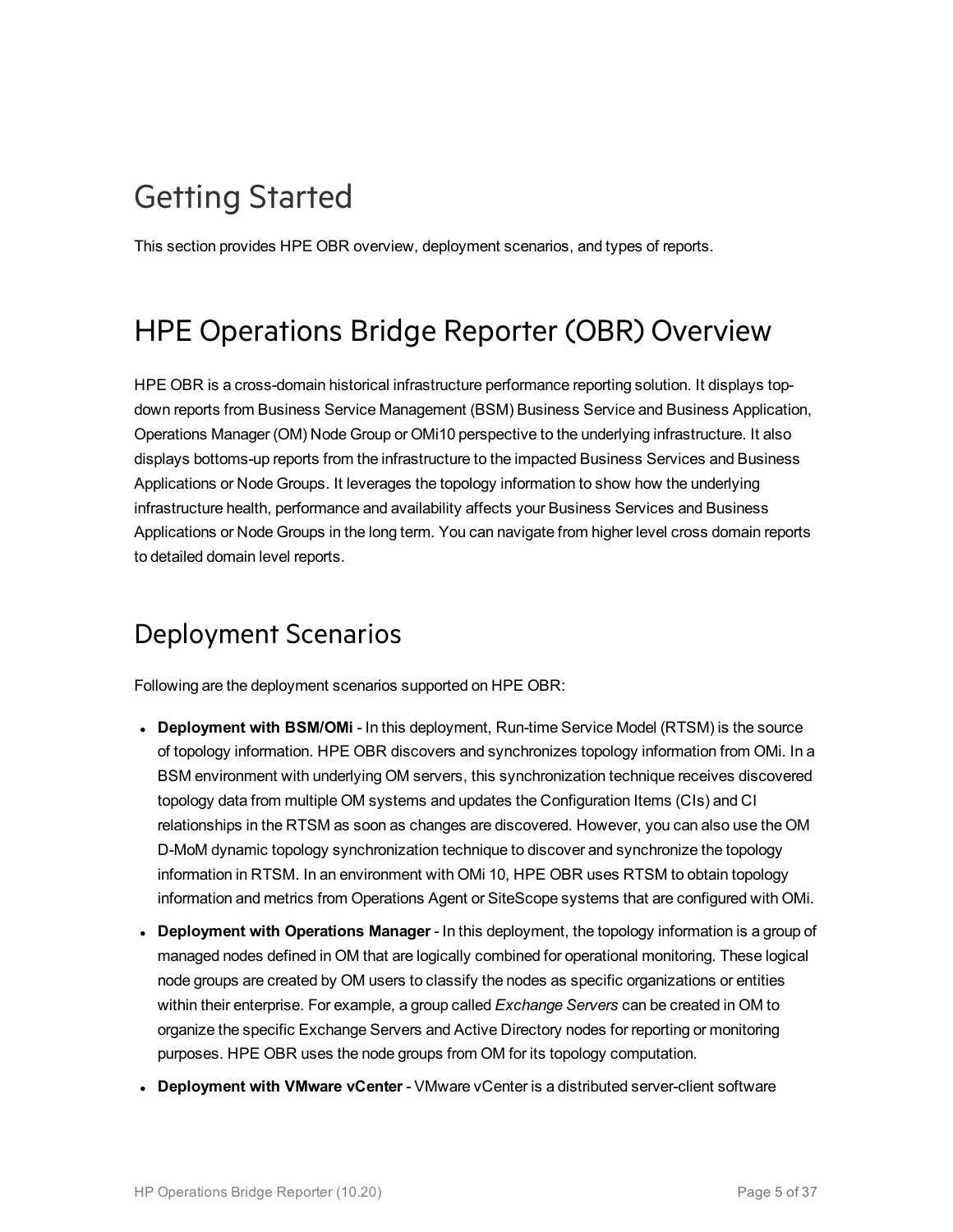solution that provides a central and a flexible platform for managing the virtual infrastructure in business-critical enterprise systems. VMware vCenter centrally monitors performance and events, and provides an enhanced level of visibility of the virtual environment, thus helping IT administrators to control the environment with ease.

**Note:** It is recommended to set the VMware stats logging level to 2. However, if the logging level is set to 1, then some of the metrics of logging level 2 may not be available in HPE OBR reports. For information on logging levels and their corresponding metrics, use the following URL:

<https://communities.vmware.com/docs/DOC-5600>

- <sup>l</sup> **Other deployments** Apart from the basic deployment scenarios, you can collect data from the following sources independently:
	- <sup>o</sup> Deployment with NNMi
	- <sup>o</sup> Deployment with a generic database
	- <sup>o</sup> Deployment with other applications using CSV

### <span id="page-5-0"></span>Types of Reports

The reports available in HPE Operations Bridge Reporter (OBR) are divided into two broad categories:

- Business Service Management
- Infrastructure Management

The following image shows the supported list of reports folders under both these categories: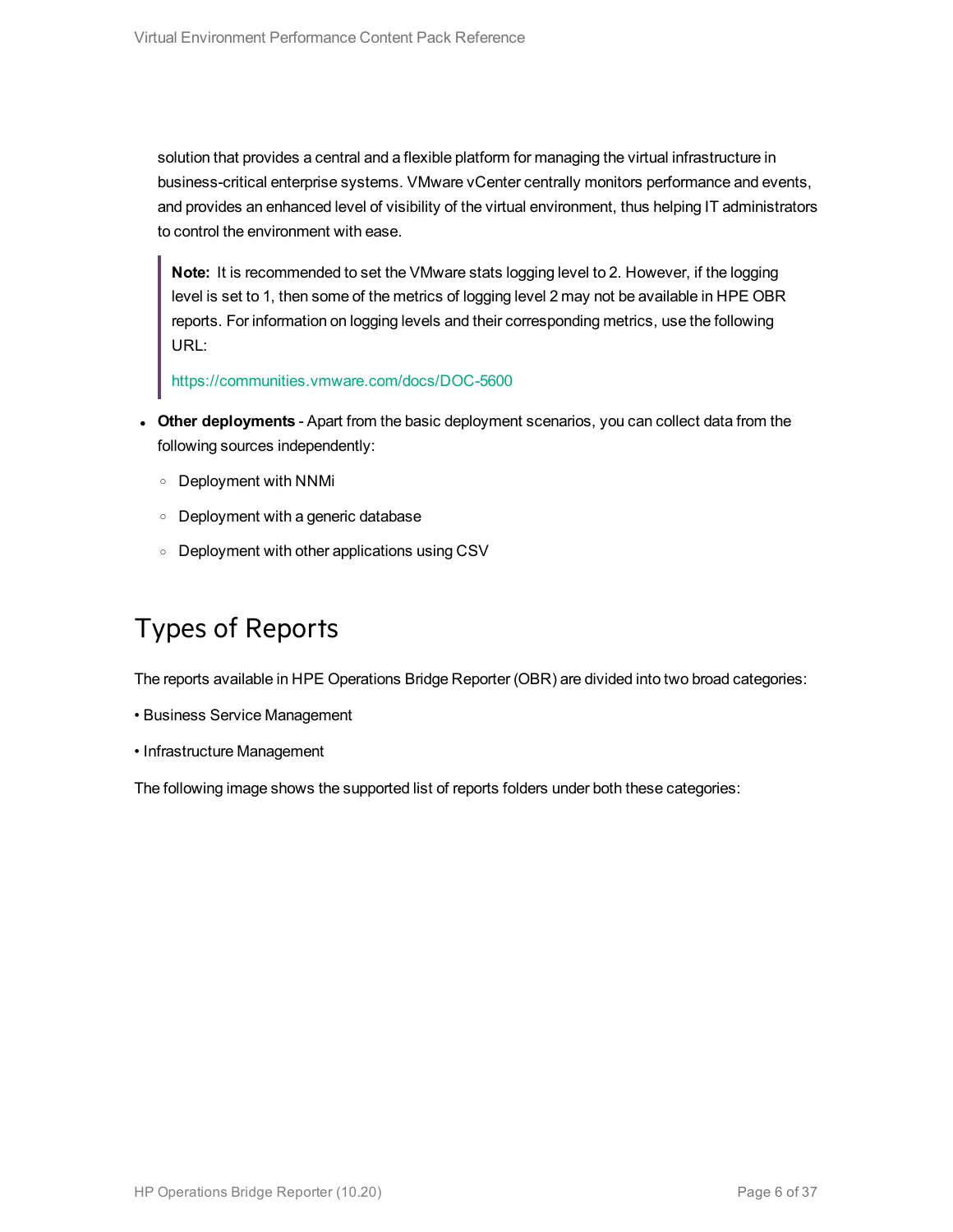

To view a map of all the reports available in the Virtualized Environment Management Content Pack, see Report [Navigation](#page-28-0).

For more information on Operations Bridge Reporter concepts, see *HPE Operations Bridge Reporter Concepts Guide* and *HPE Operations Bridge Reporter Content Development Guide*.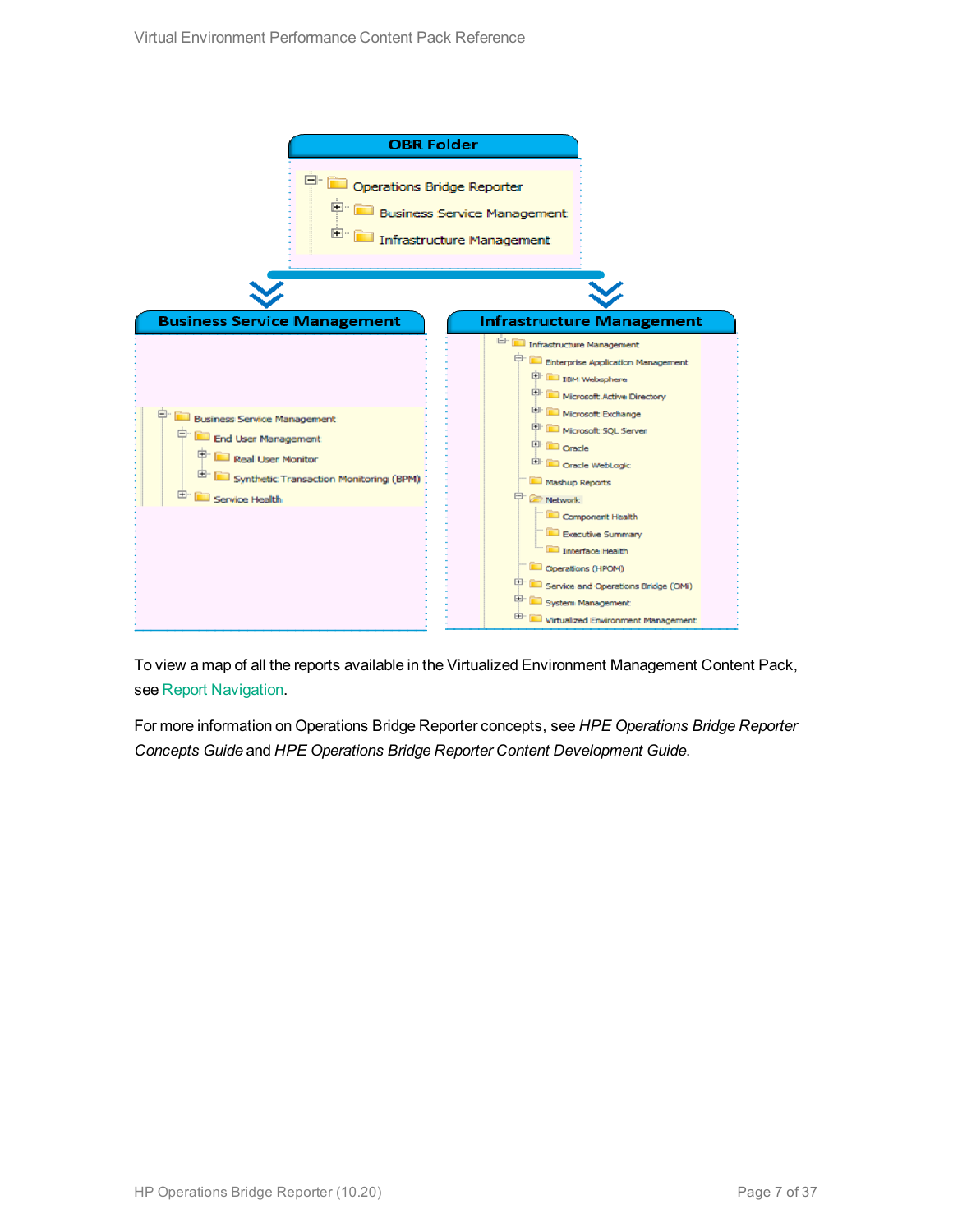## <span id="page-7-0"></span>Virtualized Environment Management Content Pack Overview

This section provides an overview of Virtualized Environment Management Content Pack, target audience, and supported data sources.

The Content Packs determine the fact data that are to be collected from the various data sources, and the interval at which the data is collected. Configuration of the data source connections for the installed Content Packs depends on the type of deployment scenario used.

The Virtualized Environment Management reports display information about the various virtualization technologies used in your environment such as VMware ESX Server, Microsoft Hyper-V, IBM AIX LPARs and WPARs, and Oracle Solaris Zones. These reports provide information about:

- Availability and resource utilization of the virtual machines (VMs) and the physical nodes that host these VMs
- CPU and memory entitlement to each of the VMs present on the nodes
- CPU and memory utilization of the VMs
- Physical memory of the nodes
- CPU and memory bottlenecks taking place in the VMs
- Inventory across virtualization technologies and based on guess operating systems
- Forecast summary predicts the outage of the VMs based on past data
- Top ten reports for the available logical systems. These reports are generated using the metrics used to measure the performance of the above mentioned resources

The Virtualized Environment Management reports help you analyze a VM's contribution to the performance of a Business Service or Business Application. Using these reports, you can analyze the performance of the VMs based on the utilization of the resources allocated to them. You can also analyze how the resource utilization of the VMs affects the host system's performance. Using these reports, you can identify potential optimization options to help improve overall performance and observe the results of optimization tasks performed.

**Note:** Since HPE OBR presents top and bottom N values (and not top or bottom N nodes) on the Top and Bottom N reports, you may see more than N nodes on the Top and Bottom N reports. You may see more than N nodes on the Top and Bottom N Logical Systems reports for the Unavailability% metric (it is likely for multiple logical systems to have an identical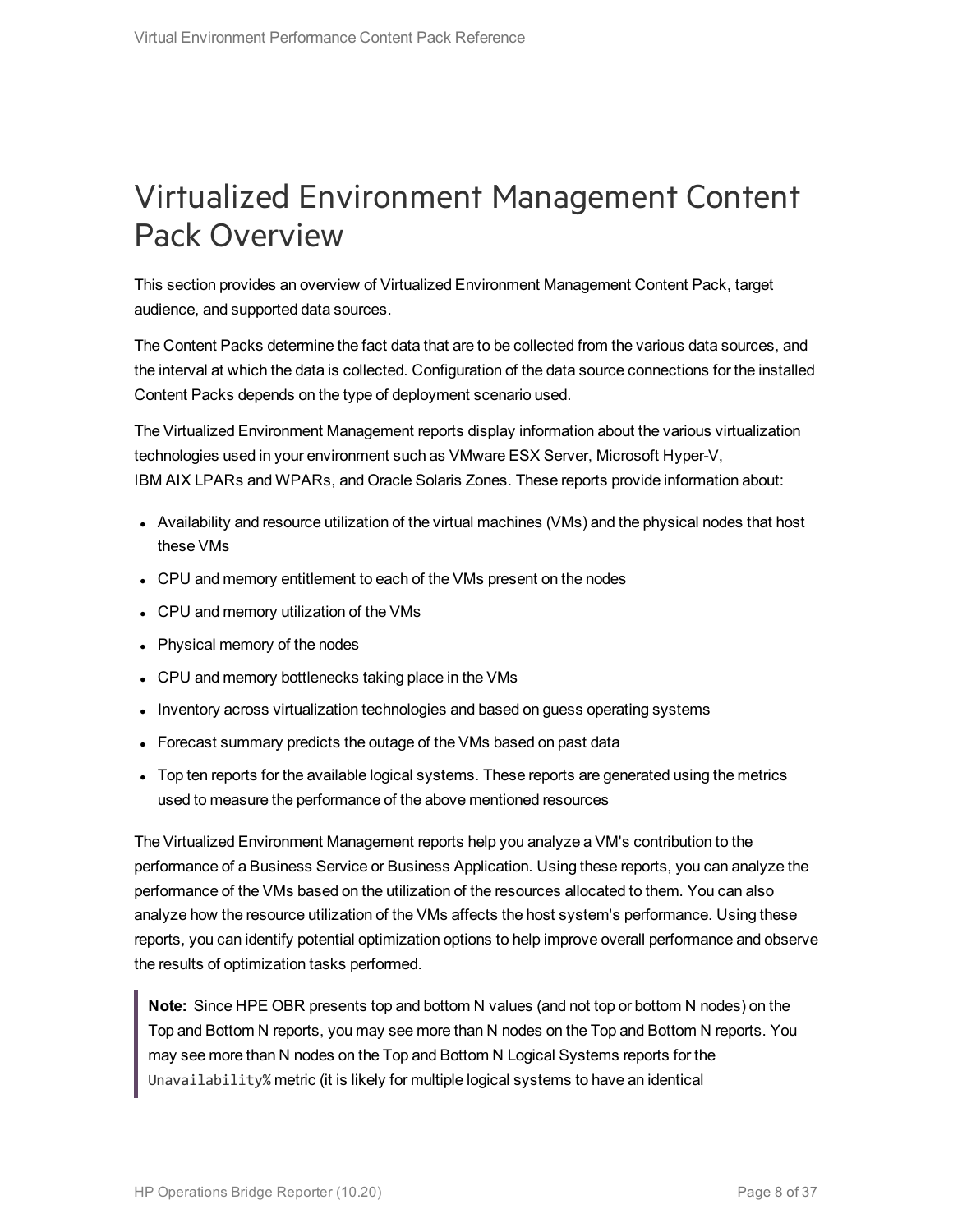<span id="page-8-0"></span>Unavailability% value).

### Target Audience

The target audience for the Virtualized Environment Management reports are:

- <sup>l</sup> **System Administrators**: responsible for setting up, supporting, and maintaining the physical systems in the IT infrastructure of their organization.
- <sup>l</sup> **Virtual Infrastructure Administrators**: responsible for the implementation and maintenance of the virtual infrastructure in their IT environment.

These administrators can use the Virtualized Environment Management reports to analyze the performance of the VMs and the associated host systems that support the Business Services or the Node Groups deployed on these VMs. By analyzing the performance, availability, and health information displayed in the reports, the administrators can ensure continuous improvement of these Business Services and Business Applications.

### <span id="page-8-1"></span>Data Sources for Virtualization Data

OBR integrates with and collects historical system and performance-related data for the VMs from the following data sources:

- **Performance Agent**: Performance Agent collects, summarizes, time stamps, and detects alarm conditions on current and historical resource data across your system. It provides performance, resource, and end-to-end transaction response time measurements, and supports network and database measurement information.
- **Operations agent**: The Operations agent helps you monitor a system by collecting metrics that indicate the health, performance, and availability of essential elements of the system. The embedded data collector of the Operations agent enables you to collect and log performance metrics of systems in your environment.
- **SiteScope**: SiteScope is an agentless monitoring solution designed to ensure the availability and performance of distributed IT infrastructures—for example, servers, operating systems, network devices, network services, applications, and application components. This Web-based infrastructure monitoring solution is lightweight, highly customizable, and does not require that data collection agents be installed on your production systems. SiteScope has over 90 types of monitors that can monitor utilization, response time, usage, and resource availability of a variety of host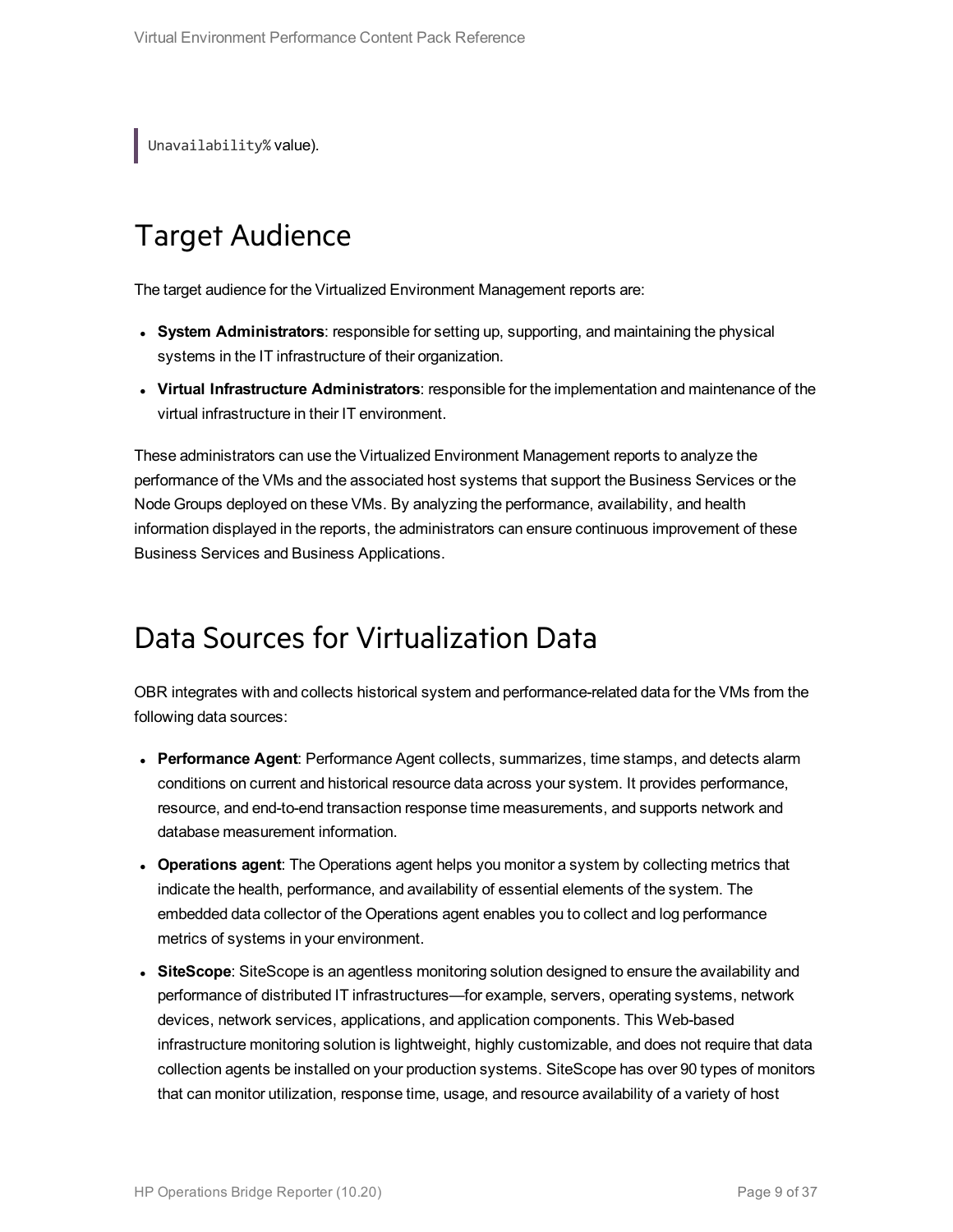types and application platforms. With SiteScope, you gain the real-time information to verify infrastructure operations, stay apprised of problems, and solve bottlenecks before they become critical.

The Virtualized Environment Management Content Pack identifies the list of metrics or facts that OBR must collect from each of these data sources. The corresponding dimension data is collected from the RTSM or OM topology source, depending on OBR's deployment scenario.

OBR collects data from different data sources at periodic intervals based on the collection policies predefined in the Virtualized Environment Management Content Pack. From each data source, summarized fact data is collected at a 5-minute interval. This fact data is called rate data and is stored in the database in rate tables as individual records. Therefore, for a 60-minute interval, there will be 12 such records in the tables. OBR then performs aggregation routines on these records and converts the data to hourly, weekly, monthly, and yearly data. This aggregated data is displayed in the reports.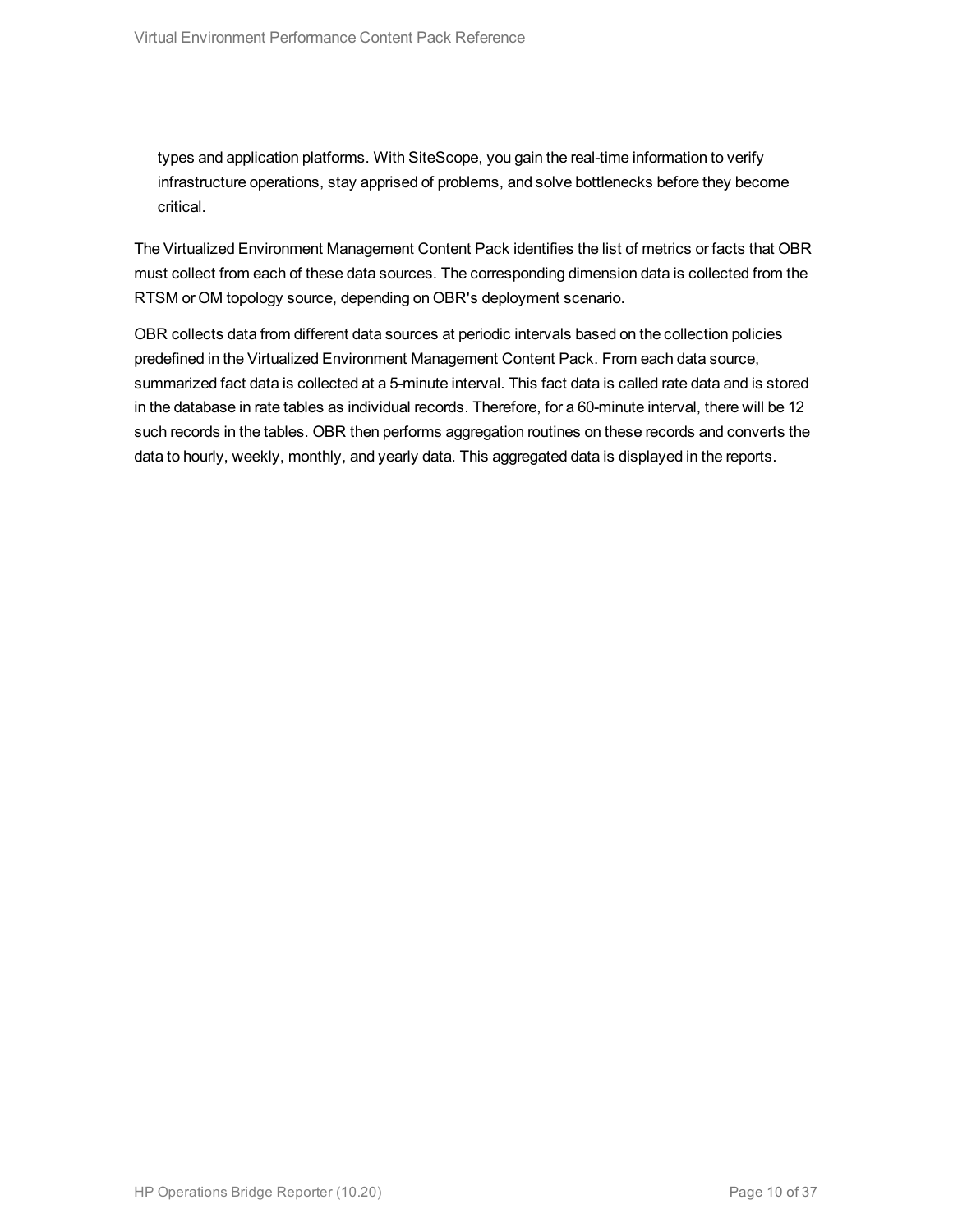## <span id="page-10-0"></span>Deploy Topology Views

To configure HPE OBR to collect domain-specific data, you need to deploy the topology views for Virtualized Environment Management Content Pack.These topology views contain specific CI attributes that Content Packs use to collect the relevant data. However, these topology views can vary from one Content Pack to another.

### <span id="page-10-1"></span>List of Content Pack and Topology Views to Deploy

The following table lists the topology views to deploy for Virtualized Environment Management Content Pack:

| <b>Content Pack</b>                                     | <b>View Name</b>  | Location                                                                                 |  |  |  |
|---------------------------------------------------------|-------------------|------------------------------------------------------------------------------------------|--|--|--|
| <b>On Windows</b>                                       |                   |                                                                                          |  |  |  |
| Virtual Environment<br>SM BSM9 Views.zip<br>Performance |                   | %PMDB<br>HOME%\packages\SystemManagement\ETL<br>SystemManagement PA.ap\source\cmdb views |  |  |  |
| On Linux                                                |                   |                                                                                          |  |  |  |
| Virtual Environment<br>Performance                      | SM BSM9 Views.zip | \$PMDB_HOME/packages/SystemManagement/ETL<br>SystemManagement_PA.ap/source/cmdb_views    |  |  |  |

### <span id="page-10-2"></span>BSM Server

To deploy the topology model views for the Virtualized Environment Management Content Pack in the BSM server, follow these steps:

1. In the web browser, type the following URL:

http://*<BSM system FQDN>*/bsm

where, <BSM system FQDN> is the FQDN of the BSM server.

**Note:** You can launch the BSM server from a system where HPE OBR is installed or any other local system. If you are launching from local system, ensure that you browse to the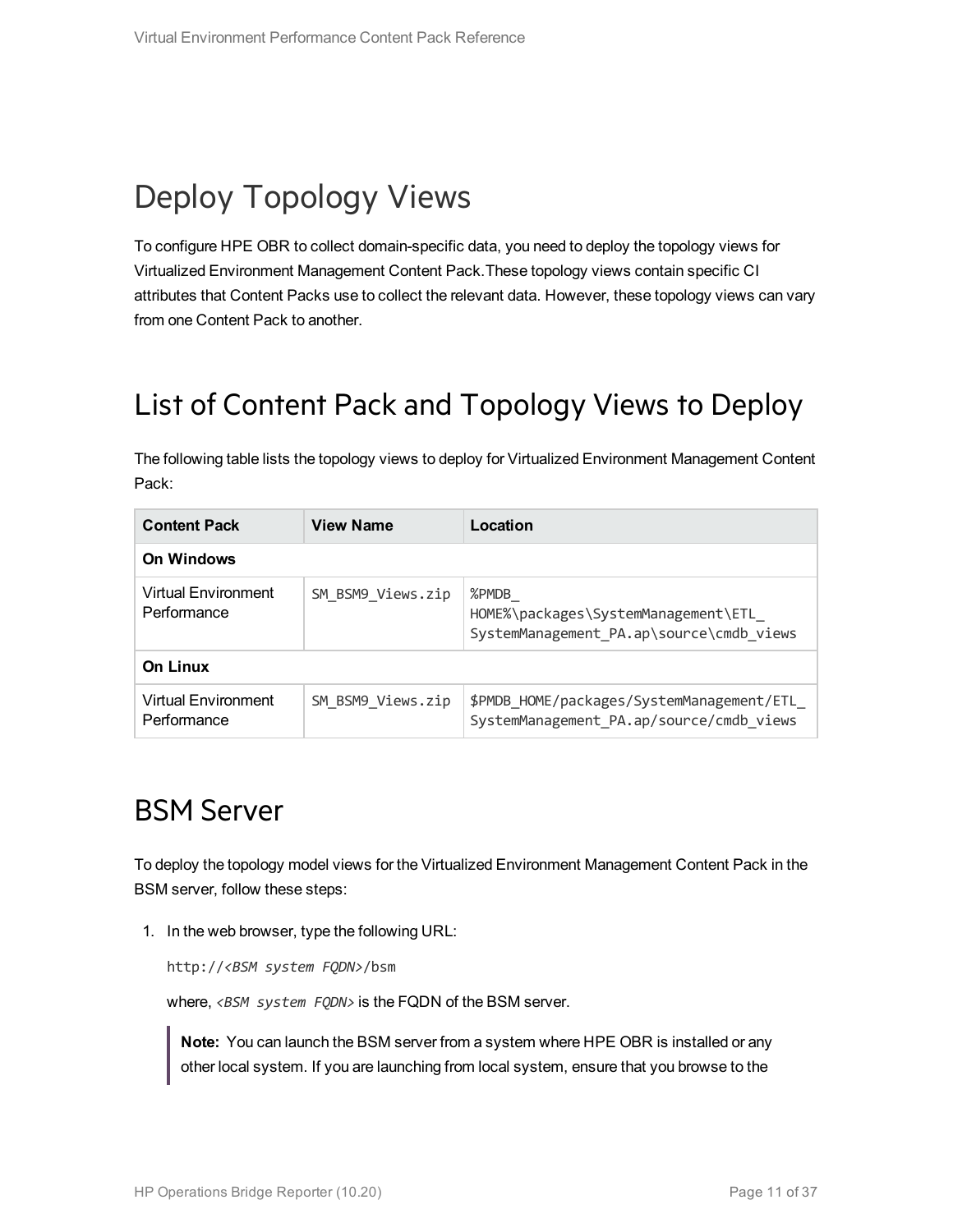location mentioned in List of Content Pack and [Topology](#page-10-1) Views to Deploy and copy the required views to your local system.

The Business Service Management Login page appears.

- 2. Type the login name and password and click **Log In**. The Business Service Management Site Map appears.
- 3. Click **Administration > RTSM Administration**. The RTSM Administration page appears.



4. Click **Administration > Package Manager**. The Package Manager page appears.



5. Click the **Deploy Packages to Server (from local disk)** icon. The **Deploy Package to Server** dialog box appears.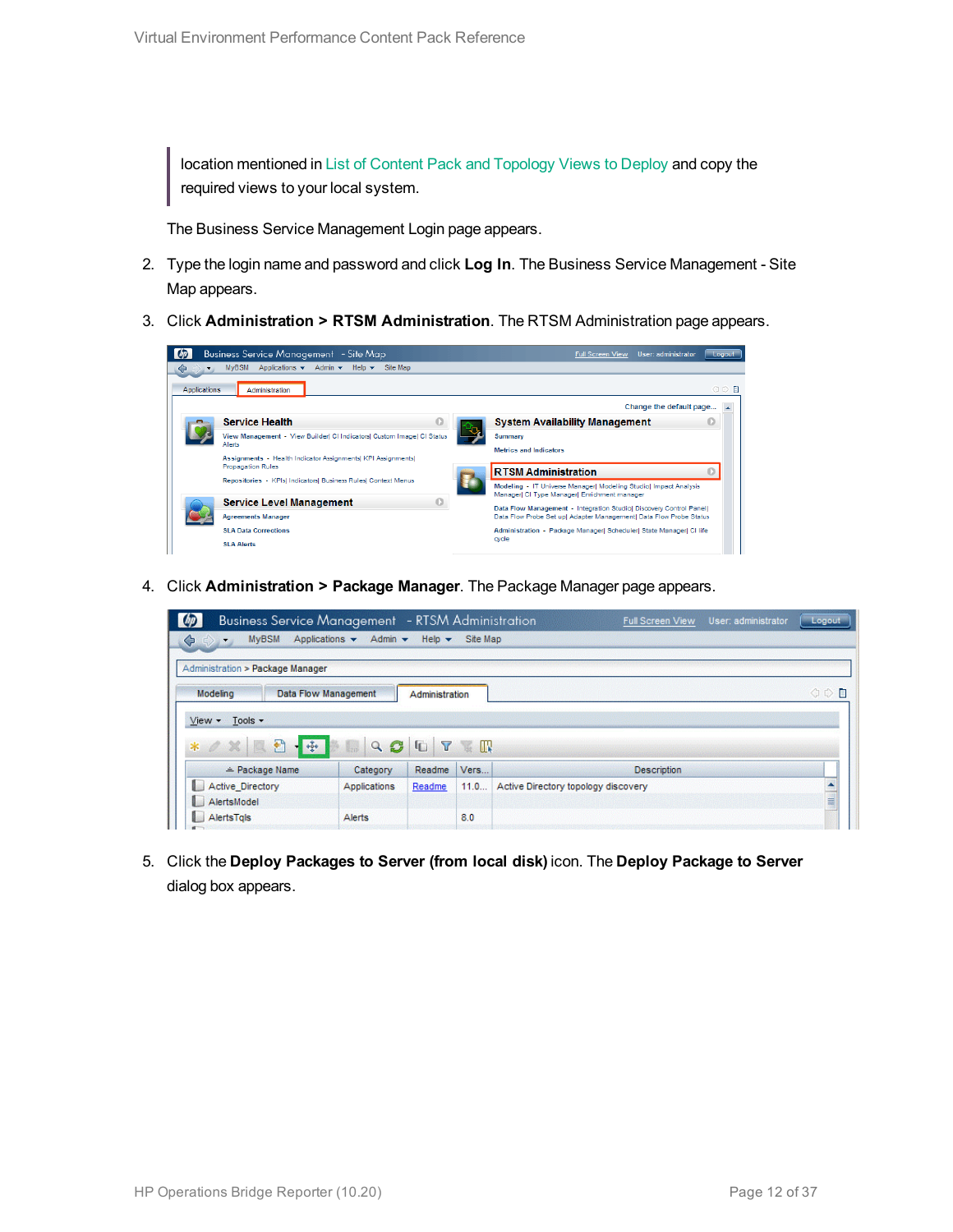| Administration > Package Manager         |                                                                                                                                                  |
|------------------------------------------|--------------------------------------------------------------------------------------------------------------------------------------------------|
| Modeling                                 | Data Flow Management<br>Administration                                                                                                           |
|                                          |                                                                                                                                                  |
| Tools $\overline{\phantom{a}}$<br>View - |                                                                                                                                                  |
| $\alpha \times \alpha$<br>÷              | 圃<br>$Q \n  Q \n  Q \n  Q \n  Q \n  Q \n  Q \n  Q \n  Q \n  Q \n  Q \n  Q \n  Q \n  Q \n  Q \n  Q \n  Q \n  Q \n  Q \n  Q \n  Q \n  Q \n  Q-?W.$ |
|                                          | Deploy Packages to Server (from local disk)                                                                                                      |
| Active Directory                         |                                                                                                                                                  |
| H<br><b>AlertsModel</b>                  |                                                                                                                                                  |
| AlertsTals                               |                                                                                                                                                  |

6. Click the **Add** icon.

| <b>&amp; Deploy Packages to Server</b>      |  |
|---------------------------------------------|--|
| Choose the package zip files to be deployed |  |
| Package (zip)                               |  |
|                                             |  |

The **Deploy Package to Server (from local disk)** dialog box appears.

7. Browse to the location of the Content Pack zip files, select the required files, and then click **Open**.

You can view and select the TQL and ODB views that you want to deploy under **Select the resources you want to deploy** in the **Deploy Package to Server (from local disk)** dialog box. Ensure that all the files are selected.

8. Click **Deploy** to deploy the Content Pack views.

<span id="page-12-0"></span>You have successfully deployed the Content Packs views based on the type of deployment scenario selected for HPE OBR.

### OMi 10 Server

To deploy the topology model views for the Virtualized Environment Management Content Pack in the OMi 10 server, follow these steps:

1. In the web browser, type the following URL:

http://*<OMi system FQDN>*/omi

where, *<OMi system FQDN>* is the FQDN of the OMi server.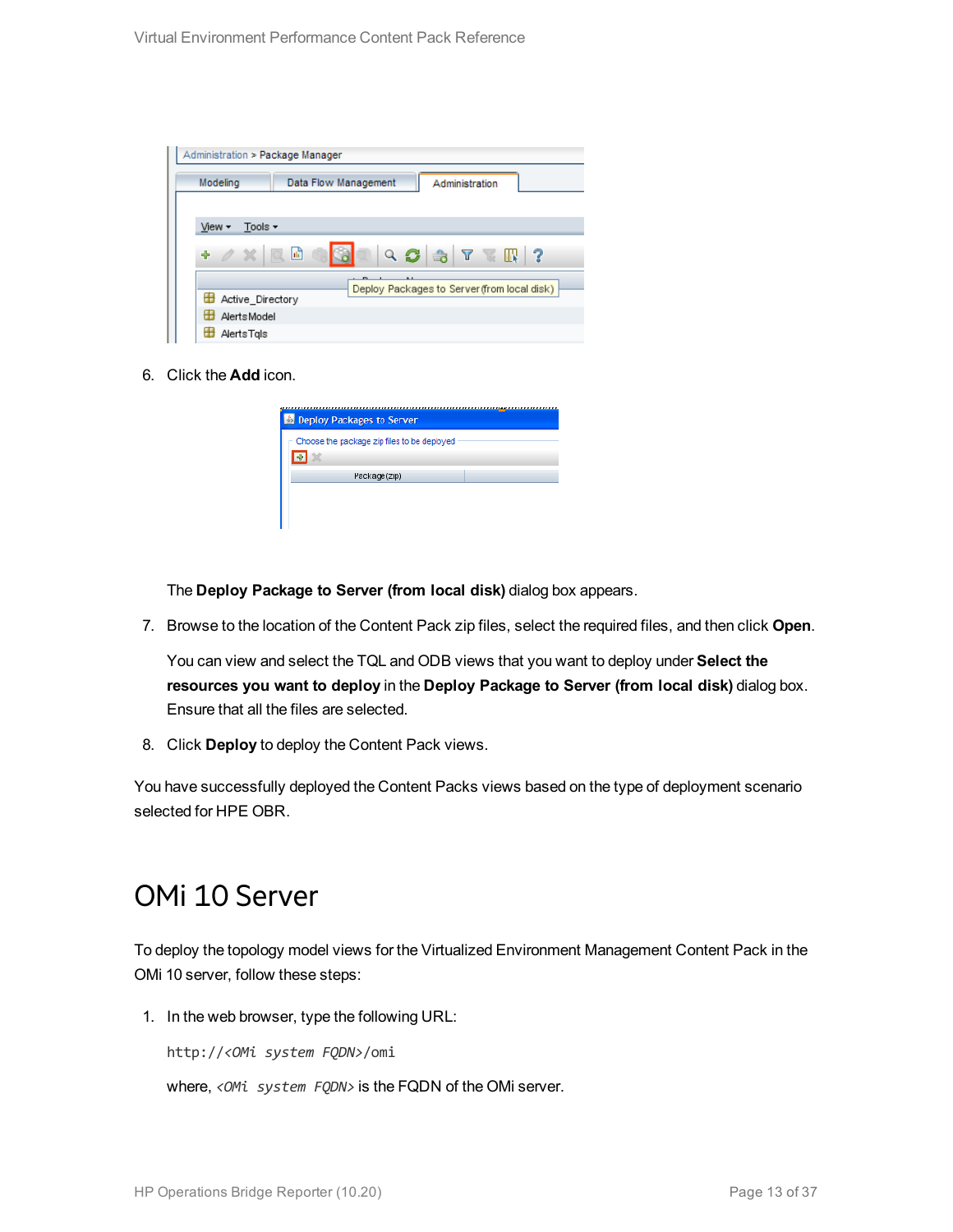**Note:** You can launch the OMi server from a system where HPE OBR is installed or any other local system. If you are launching from local system, ensure that you browse to the location mentioned in List of Content Pack and [Topology](#page-10-1) Views to Deploy and copy the required views to your local system.

The Operations Manager i Login page appears.

- 2. Type the login name and password and click **Log In**. The Operations Manager i Workspace page appears.
- 3. Click **Administration > RTSM Administration > Package Manager**.

| <b>Operations Manager i</b><br>Workspaces $\smile$                        | Administration $\sim$                         | Q search for menu items |                                                               | $\Delta$ admin $\sim$ | $\Omega$ |
|---------------------------------------------------------------------------|-----------------------------------------------|-------------------------|---------------------------------------------------------------|-----------------------|----------|
| Workspaces > My Workspace                                                 |                                               |                         |                                                               | V.<br>$E =$           |          |
| 360° View x                                                               | > Event Processing<br>łФ                      |                         |                                                               |                       |          |
| Hierarchy                                                                 |                                               |                         |                                                               |                       |          |
| Þ<br>EUM_BSMR<br>$\checkmark$<br>Y<br>[Select a Filter]<br>$\overline{Y}$ | ô<br>> Service Health                         |                         |                                                               |                       |          |
| Name                                                                      | $\sim$ RTSM Administration                    |                         |                                                               |                       |          |
| E EUM_BSMR                                                                | <b>Modeling</b><br><b>IT Universe Manager</b> |                         | <b>Data Flow Management</b><br><b>Reconciliation Priority</b> |                       |          |
| $\boxed{0}$ 1                                                             | <b>Modeling Studio</b>                        |                         | <b>Integration Studio</b>                                     |                       |          |
| U<br>16.55.245.42                                                         | <b>Impact Analysis Manager</b>                |                         | <b>Discovery Control Panel</b>                                |                       |          |
| $\bullet$ 16.59.1.1 - 16.59.50.255                                        | <b>CI Type Manager</b><br>Enrichment manager  |                         | <b>Data Flow Probe Setup</b><br><b>Adapter Management</b>     |                       |          |
| $\bigotimes$ 16.59.101.1 - 16.59.150.255                                  |                                               |                         | <b>Data Flow Probe Status</b>                                 |                       |          |
|                                                                           | <b>Administration</b>                         |                         |                                                               |                       |          |
| $\bigcirc$ 16.59.42.70 - 16.59.42.70                                      | <b>Package Manager</b><br>Scheduler           |                         |                                                               |                       |          |
| $\bigotimes$ 16.59.51.1 - 16.59.100.255                                   | <b>State Manager</b>                          | Package Manager         |                                                               |                       |          |
| 16.59.67.149<br>▄                                                         | <b>CI Life Cycle</b>                          |                         |                                                               |                       |          |
| $\left[ \bigcirc \right]$ 2                                               |                                               |                         |                                                               |                       |          |
| $\Theta$ 4                                                                | Ö<br>> Setup and Maintenance                  |                         |                                                               |                       |          |
| Active                                                                    | $\angle$ Users<br>я                           |                         |                                                               |                       |          |

The Package Manager page appears.

4. Click the **Deploy Packages to Server (from local disk)** icon. The **Deploy Package to Server** dialog box appears.

| <b>Operations Manager i</b>                                             | Workspaces $\sim$ |        | Administration $\sim$ |          | Q search for menu items             | $\rightarrow$ admin $\sim$ | $\bullet$ |  |
|-------------------------------------------------------------------------|-------------------|--------|-----------------------|----------|-------------------------------------|----------------------------|-----------|--|
| Administration > RTSM Administration > Administration > Package Manager |                   |        |                       |          |                                     |                            |           |  |
| View - Tools - Help -                                                   |                   |        |                       |          |                                     |                            |           |  |
|                                                                         |                   |        |                       |          |                                     |                            |           |  |
| ≐ Package N Deploy packages to server (from local disk)                 |                   | Readme | Version               | Build Nu | <b>Description</b>                  |                            |           |  |
| Active_Directory                                                        | Applications      | Readme | 13.0-1179             | 1179     | Active Directory topology discovery |                            |           |  |
| AlertsModel                                                             |                   |        |                       |          |                                     |                            |           |  |
| AlertsTals                                                              | Alerts            |        | 8.0                   |          |                                     |                            |           |  |

5. Click the **Add** icon.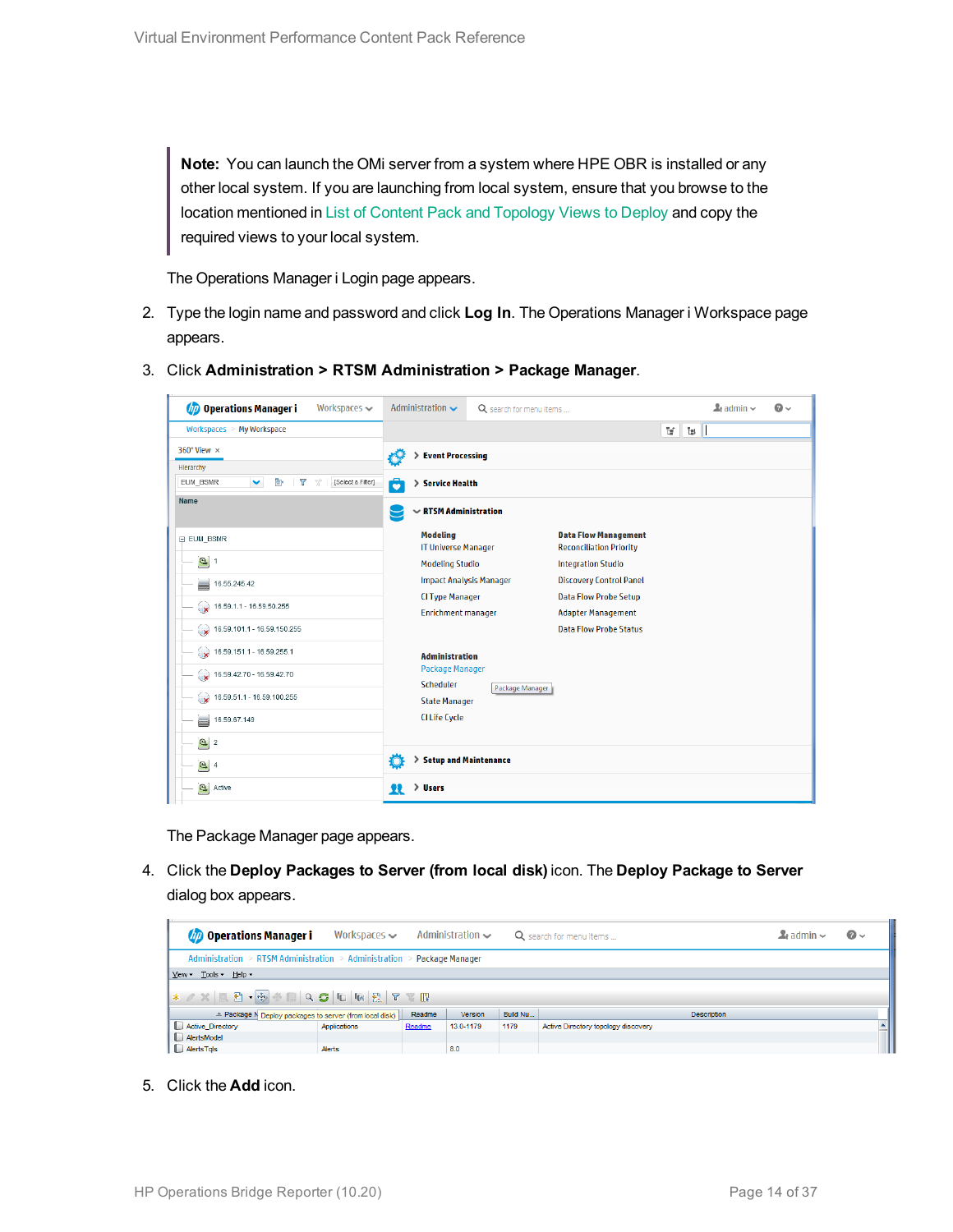| Deploy Packages to Server                   |      | ×                |
|---------------------------------------------|------|------------------|
| Choose the package zip files to be deployed |      |                  |
| 壘<br>$\chi$                                 |      |                  |
| Package(zip)<br>Add                         | Path |                  |
|                                             |      |                  |
|                                             |      |                  |
|                                             |      |                  |
|                                             |      |                  |
|                                             |      |                  |
| Select the resources you want to deploy     |      |                  |
| 名马路                                         |      |                  |
|                                             |      |                  |
|                                             |      |                  |
|                                             |      |                  |
|                                             |      |                  |
|                                             |      |                  |
|                                             |      |                  |
|                                             |      |                  |
|                                             |      | Deploy<br>Cancel |

The **Deploy Package to Server (from local disk)** dialog box appears.

6. Browse tto the location of the Content Pack zip files, select the required files, and then click **Open**.

You can view and select the TQL and ODB views that you want to deploy under **Select the resources you want to deploy** in the **Deploy Package to Server (from local disk)** dialog box. Ensure that all the files are selected.

7. Click **Deploy** to deploy the Content Pack views.

You have successfully deployed the Content Packs views based on the type of deployment scenario selected for HPE OBR.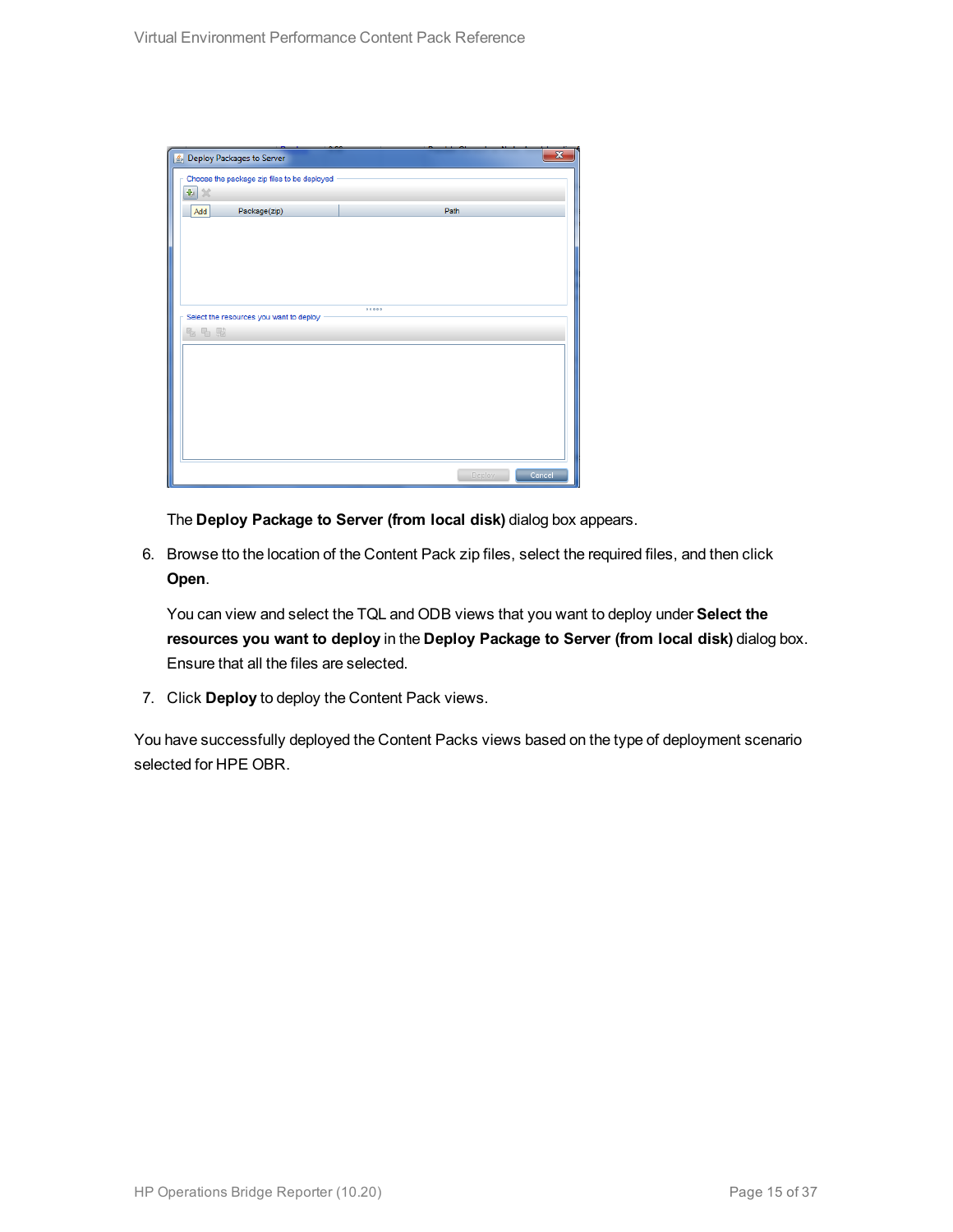### <span id="page-15-0"></span>Install the Content Pack

<span id="page-15-1"></span>Before you begin to install the Content Packs, check the availability and integrity of the data sources.

### Check Availability and Integrity of Data Sources

HPE OBR has Data Source Readiness Check tool that enables you to check the availability and integrity of RTSM and PA data sources before installing Content Packs. The tool is available on Windows and Linux operating systems. You can check the data source readiness using the property file or by database.

#### **Check Data Source Related to RTSM**

To check the availability and integrity of data source related to RTSM, follow these steps:

- 1. Log on to the HPE OBR system.
- 2. Before you check the data source readiness, ensure the following:
	- a. The **dscheck** folder is available in PMDB\_HOME.
	- b. The dscheckRTSM.sh script is available in %PMDB\_HOME%\dscheck\bin (**On Windows**) and \$PMDB\_HOME/dscheck/bin (**On Linux**).
	- c. Property file is created with the following entries:
		- ## RTSM DB connection properties
		- rtsm.hostname=<*hostname*>
		- rtsm.username=<*username*>
		- rtsm.password=<*password*>

rtsm.port=<*port*>

- 3. To check the data source readiness, run the following command in the command prompt:
	- a. cd {PMDB\_HOME}/dscheck/bin
	- b. Check the data source readiness using:
		- i. **Property file**:

```
dscheckRTSM.sh -propFile <File_Path>/<property_file>
```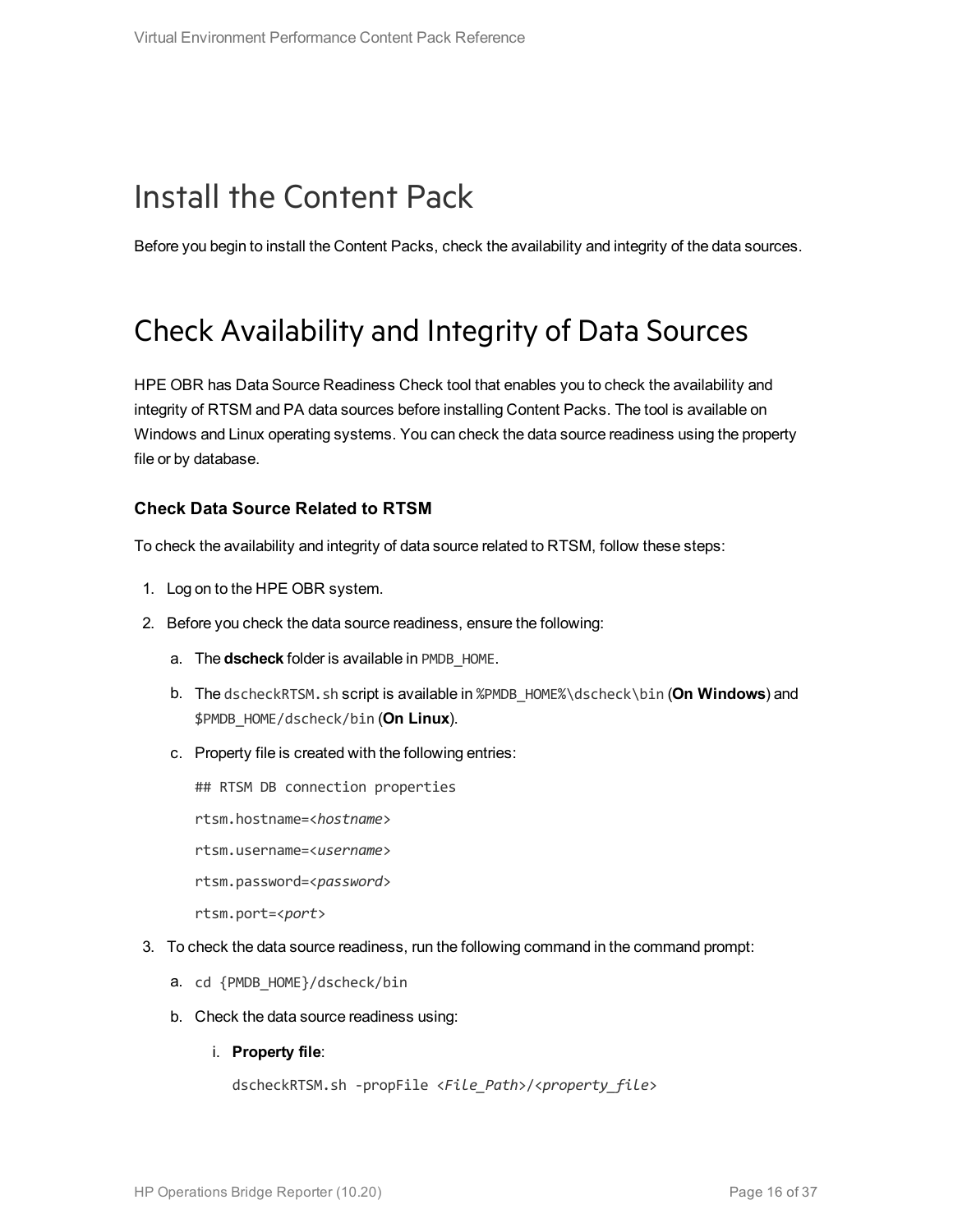where,  $\langle$ File Path> is the path where property file is created.

<*property\_file*> is the name of the RTSM property file. For example, rtsm.prp.

ii. **Database**:

./dscheckRTSM.sh

You can open the .html file created in **dscheck** folder to check the availability and integrity of the RTSM data source.

| <b>Status Summary</b>            |                                   |                                    |                              |                                           |                                           |
|----------------------------------|-----------------------------------|------------------------------------|------------------------------|-------------------------------------------|-------------------------------------------|
| <b>BSM/OMi</b><br><b>Version</b> | <b>Host Name</b>                  | <b>Connection</b><br><b>Status</b> | <b>View</b><br><b>Status</b> | <b>Mandatory CI Type</b><br><b>Status</b> | <b>Mandatory CI<br/>Attributes Status</b> |
| <b>Unknown</b>                   | IWFVM02277.hpswlabs.adapps.hp.com | Ø                                  | $\bullet$                    | ☺                                         | 0                                         |
|                                  |                                   |                                    |                              |                                           |                                           |
|                                  |                                   |                                    |                              |                                           |                                           |
| <b>Select Views:</b>             |                                   |                                    |                              |                                           |                                           |
| Not available in RTSM            | Missing Mandatory CI Types        |                                    |                              | Missing Mandatory CI Attributes           |                                           |
|                                  |                                   |                                    |                              |                                           |                                           |
| <b>View Summary</b>              |                                   |                                    |                              |                                           |                                           |
|                                  |                                   |                                    |                              |                                           |                                           |
| <b>View Name</b>                 | <b>Available in</b>               |                                    | <b>Mandatory CI</b>          | <b>Mandatory CI</b>                       |                                           |
|                                  | RTSM?                             |                                    | <b>Types Missing</b>         | <b>Attributes</b><br><b>Missing</b>       |                                           |
| SM_PA                            |                                   | Yes.                               |                              | $\blacktriangleleft$                      |                                           |
| SM SiS BusinessView              |                                   | Yes.                               |                              |                                           |                                           |
| Exchange Site View               |                                   | Yes:                               |                              |                                           |                                           |
| J2EE Deployment                  |                                   | Yes.                               |                              |                                           |                                           |
| SM_HyperV_BusinessView           |                                   | Yes                                |                              |                                           |                                           |
| SM_SiS_Server                    |                                   | Yes:                               |                              |                                           |                                           |
| SM Sol Zones                     |                                   | Yes.                               |                              |                                           |                                           |
| <b>ORA</b> Deployment            |                                   | Yes:                               |                              |                                           |                                           |
| MSSQL BusinessView               |                                   | Yes                                |                              |                                           |                                           |
| <b>ORA BusinessView</b>          |                                   | Yes.                               |                              |                                           |                                           |
| SM_Sol_Zones_BusinessView        |                                   | Yes:                               |                              | 12 <sub>12</sub>                          |                                           |
| <b>SHR_Network</b>               |                                   | Yes:                               |                              |                                           |                                           |
| <b>SM_LPAR</b>                   |                                   | Yes:                               |                              |                                           |                                           |
| SM SiS                           |                                   | Yes.                               |                              |                                           |                                           |

The file displays the following information:

- i. Server status
- ii. Configuration details
- iii. Views available in RTSM
- iv. Mandatory CI types missing in the view
- v. Mandatory CI attributes missing with the CI type

#### **Check Data Source Related to PA**

To check the availability and integrity of data source related to PA, follow these steps:

- 1. Log on to the HPE OBR system.
- 2. Before you check the data source readiness, ensure the following:
	- a. The **dscheck** folder is available in PMDB\_HOME.
	- b. The dscheckPA.sh script is available in %PMDB\_HOME%\dscheck\bin (**On Windows**) and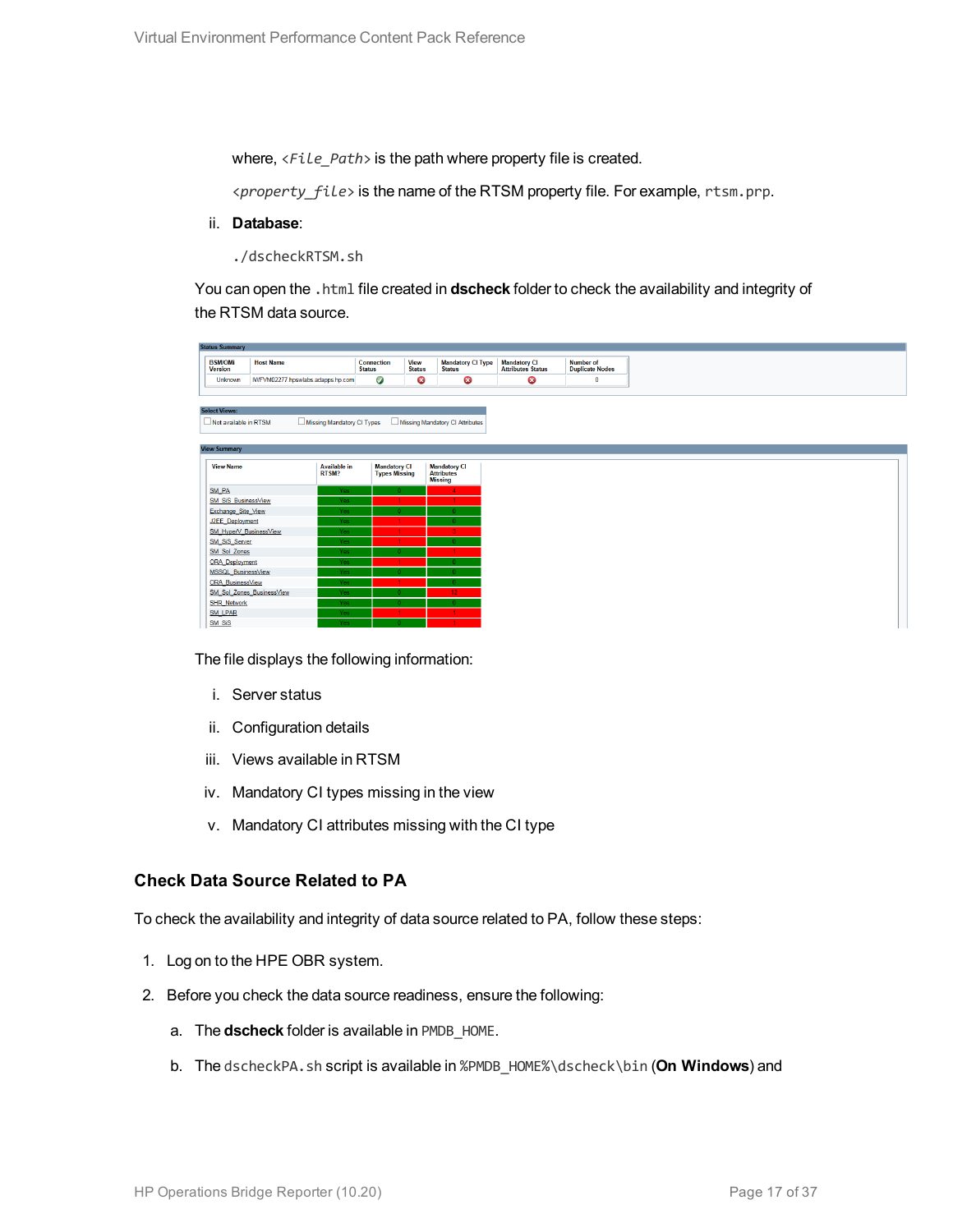\$PMDB\_HOME/dscheck/bin (**On Linux**).

- c. Property file with the entries of PA nodes is created.
- 3. To check the data source readiness, run the following command in the command prompt:
	- a. cd {PMDB\_HOME}/dscheck/bin
	- b. Check the data source readiness using:
		- i. **Property file**:

dscheckPA.sh -propFile <*File\_Path*>/<*property\_file*>

where,  $\langle$ File\_Path> is the path where property files is created.

<*property\_file*> is the name of the PA property file. For example, pa.prp.

- ii. **Database**:
	- ./dscheckPA.sh

You can open the .html file created in **dscheck** folder to check the availability and integrity of the PA data source.

| <b>Node Status Summary</b> |                           |                     |                       |                     |                             |                                 |                            |               |                        |  |
|----------------------------|---------------------------|---------------------|-----------------------|---------------------|-----------------------------|---------------------------------|----------------------------|---------------|------------------------|--|
| <b>Total</b>               | <b>Not Reachable</b>      |                     | <b>Policy Missing</b> |                     |                             | Data not logged for last 2 days |                            |               | <b>DSi/CODA Status</b> |  |
| щ                          | 0                         |                     |                       | ┚                   |                             |                                 |                            |               | ┚                      |  |
|                            |                           |                     |                       |                     |                             |                                 |                            |               |                        |  |
|                            |                           |                     |                       |                     |                             |                                 |                            |               |                        |  |
| Select any                 |                           |                     |                       |                     |                             |                                 |                            |               |                        |  |
| Node Name:                 |                           |                     |                       |                     | Domains: -- Select All -- V |                                 |                            |               |                        |  |
|                            |                           |                     |                       |                     |                             |                                 |                            |               |                        |  |
| <b>Node Status</b>         |                           |                     |                       |                     |                             |                                 |                            |               |                        |  |
|                            |                           |                     |                       |                     |                             |                                 |                            |               |                        |  |
| <b>Node Name</b>           |                           | <b>ICMP</b><br>ping | <b>BBC</b><br>ping    | <b>CODA</b><br>ping | <b>Agent Version</b>        | <b>Last Log Time</b>            | <b>Number</b><br>of        | <b>Domain</b> | <b>DSi/CODA</b>        |  |
|                            |                           |                     |                       |                     |                             |                                 | Missing<br><b>Policies</b> |               |                        |  |
|                            | IWFMVS017.HPSWLABS.HP.COM | $\bullet$           | ణ                     | $\bullet$           | 11.11.025                   | 09/28/15 13:38:00               |                            |               | 0                      |  |

The file displays the following information:

- i. Node status summary
- ii. Node status

### <span id="page-17-0"></span>Selecting the Content Pack Components

A Content Pack is a data mart—a repository of data collected from various sources—that pertains to a particular domain, such as system performance or virtual environment performance, and meets the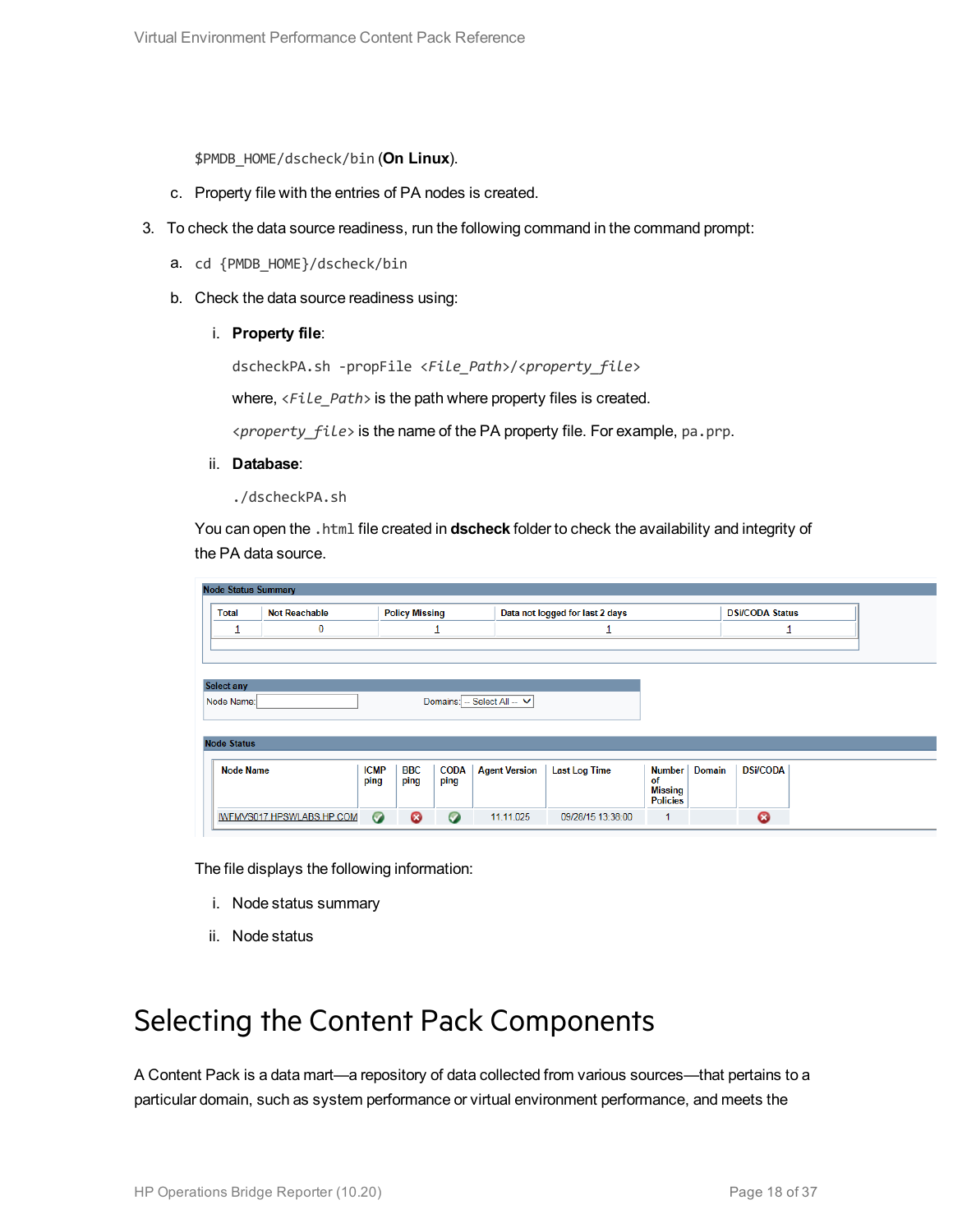specific demands of a particular group of knowledge users in terms of analysis, content presentation, and ease of use. For example, the system performance content provides data related to the availability and performance of the systems in your IT infrastructure. Content Packs also include a relational data model, which defines the type of data to be collected for a particular domain, and a set of reports for displaying the collected data.



The following figure shows the typical data flow between the components of the Content Pack:

- **Domain component**: The Domain or Core Domain component defines the data model for a particular Content Pack. It contains the rules for generating the relational schema. It also contains the data processing rules, including a set of standard pre-aggregation rules, for processing data into the database. The Domain component can include the commonly-used dimensions and cubes, which can be leveraged by one or more Report Content Pack components. The Domain Content Pack component does not depend on the configured topology source or the data source from where you want to collect data.
- <sup>l</sup> **ETL (Extract, Transform, and Load) component**: The ETL Content Pack component defines the collection policies and the transformation, reconciliation, and staging rules. It also provides the data processing rules that define the order of execution of the data processing steps.

A single data source application can have multiple ETL components. For example, you can have one ETL component for each virtualization technology supported in Performance Agent such as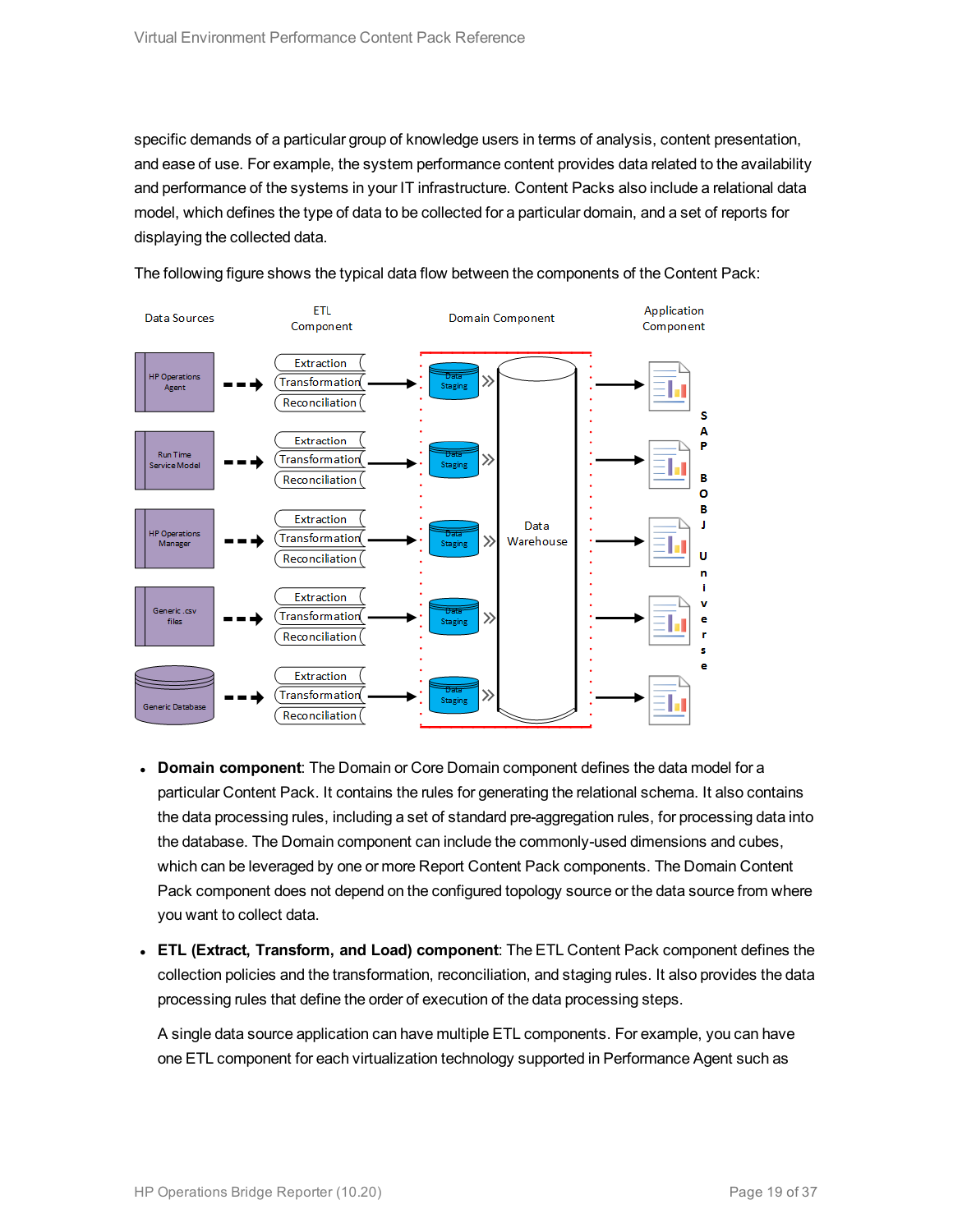Oracle Solaris Zones, VMware, IBM LPAR, and Microsoft HyperV. The ETL component can be dependent on one or more Domain components. In addition, you can have multiple ETL components feeding data into the same Domain component.

If the data source is HP Operations Agent or Performance Agent, select Performance Agent based Content Pack components.

If the data source is VMware vCenter, select VMWare vCenter based Content Pack components.

Select either VirtualEnvPerf\_ETL\_VMware\_SiteScope or VirtualEnvPerf\_ETL\_VMware\_SiS\_API Content Pack component.

The VirtualEnvPerf\_ETL\_VMware\_SiteScope is for Profile DB integration. If the topology source is BSM 9.x and you have already installed the VirtualEnvPerf\_ETL\_VMware\_SiteScope, you can continue to use the same. The VirtualEnvPerf\_ETL\_VMware\_SiS\_API is for OMi 10.0 integration. You can use this Content Pack component even in the absence of Profile DB. The list of metrics collected by VirtualEnvPerf\_ETL\_VMware\_SiteScope and VirtualEnvPerf\_ETL\_VMware\_SiS\_API are same.

The Content Pack components 'VirtualEnvPerf\_ETL\_VMWare\_vCenter' and 'VirtualEnvPerf\_ETL\_ VMWare\_PerformanceAgent' are mutually exclusive. Ensure that only one of them is selected.

**Note:** The HPE Operations Bridge Reporter supports Cloud Optimizer (CO) (earlier Virtualization Performance Viewer (vPV)). HPE OBR collects data for reporting on performance, configuration, and capacity problems in the virtual environments from CO. For more information on the integration of HPE OBR with CO, see User Guide from the following URL:

<https://marketplace.saas.hpe.com/itom/content/hp-shr-vpv-integration-content>

**• Application component:** The Report Content Pack component defines the application-specific aggregation rules, business views, SAP BusinessObjects universes, and the reports for a particular domain. Application components can be dependent on one or more Domain components. This component also provides the flexibility to extend the data model that is defined in one or more Domain components.

The list of Content Pack components that you can install depends on the topology source that you configured during the post-install configuration phase of the installation. Once the topology source is configured, the Content Pack Deployment page filters the list of Content Pack components to display only those components that can be installed in the supported deployment scenario. For example, if RTSM is the configured topology source, the Content Pack Deployment page only displays those components that can be installed in the SaOB and APM deployment scenarios.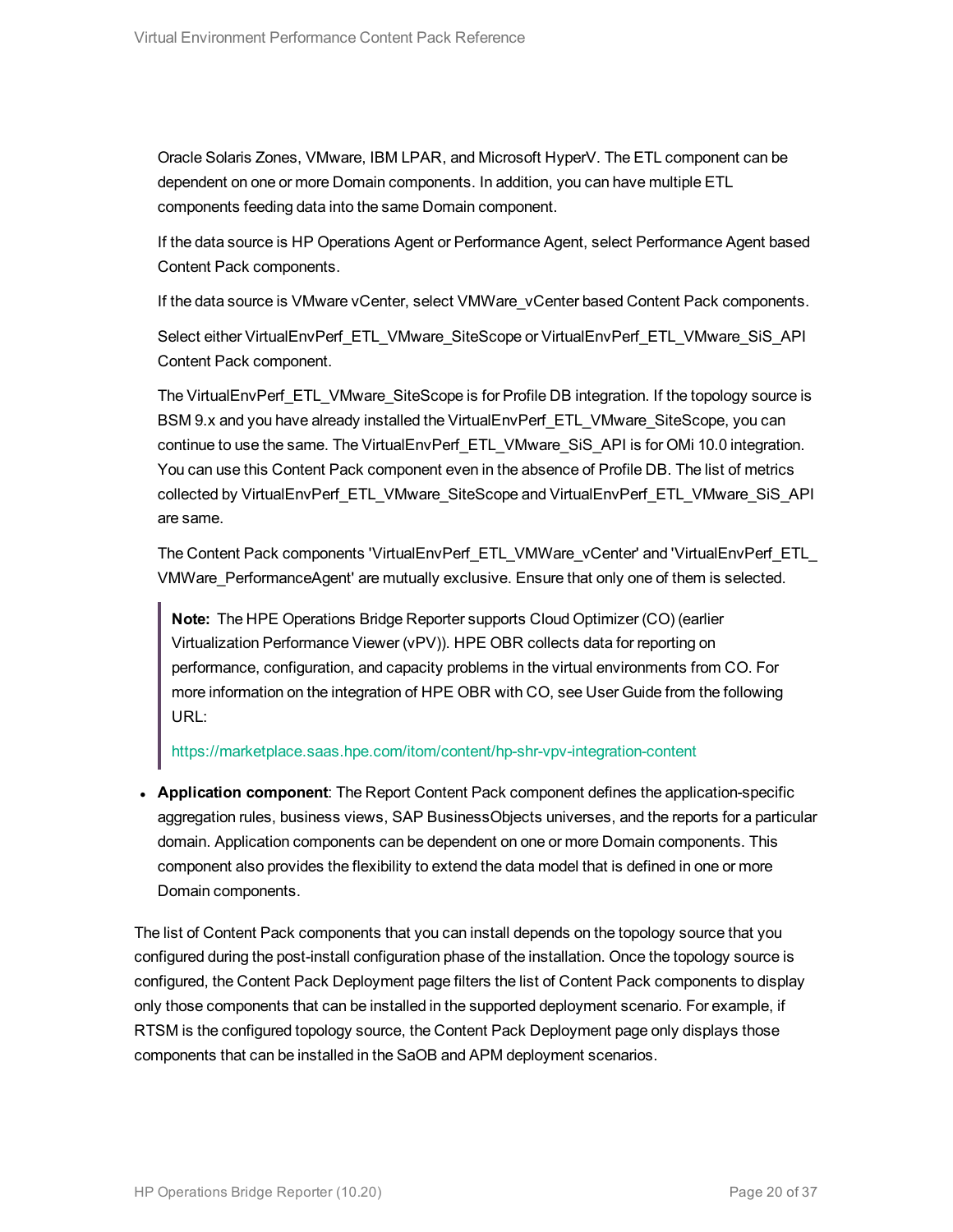<span id="page-20-0"></span>For more information about each Content Pack and the reports provided by them, see the *HPE Operations Bridge Reporter Online Help for Users*.

### Install the Content Pack

To install the required Virtualized Environment Management Content Pack, follow these steps:

1. Launch the Administration Console in a web browser using the following URL:

http://*<OBR\_Server\_FQDN>*:21411

2. In the Administration Console, click **Content Pack Deployment**. The Content Pack Deployment page is displayed.

**Note:** You have to install the Content Pack based on the topology source. You need not install all the Content Pack listed.

To install this content pack and to generate reports on data from OM, BSM, or OMi, make the following selections:

- <sup>o</sup> VirtualEnvPerf\_ETL\_HyperV\_PerformanceAgent
- <sup>o</sup> VirtualEnvPerf\_ETL\_IBMLPAR\_PerformanceAgent
- <sup>o</sup> VirtualEnvPerf\_ETL\_SolarisZones\_PerformanceAgent
- <sup>o</sup> VirtualEnvPerf\_ETL\_VMWare\_PerformanceAgent
- <sup>o</sup> VirtualEnvPerf\_ETL\_VMware\_SiS\_API
- <sup>o</sup> VirtualEnvPerf\_ETL\_VMware\_SiteScope
- <sup>o</sup> VirtualEnvPerf\_Domain
- <sup>o</sup> VirtualEnvPerf\_Domain\_VMWare
- <sup>o</sup> VirtualEnvPerf\_Reports
- <sup>o</sup> VirtualEnvPerf\_Reports\_VMWare
- <sup>o</sup> VirtualEnvPerf\_ETL\_VMWare\_vCenter

**Note:** The VirtualEnvPerf\_ETL\_VMware\_SiteScope is for Profile DB integration. If the topology source is BSM 9.x and you have already installed the VirtualEnvPerf\_ETL\_ VMware\_SiteScope, you can continue to use the same. The VirtualEnvPerf\_ETL\_VMware\_ SiS\_API is for OMi 10.0 integration. You can use this Content Pack component even in the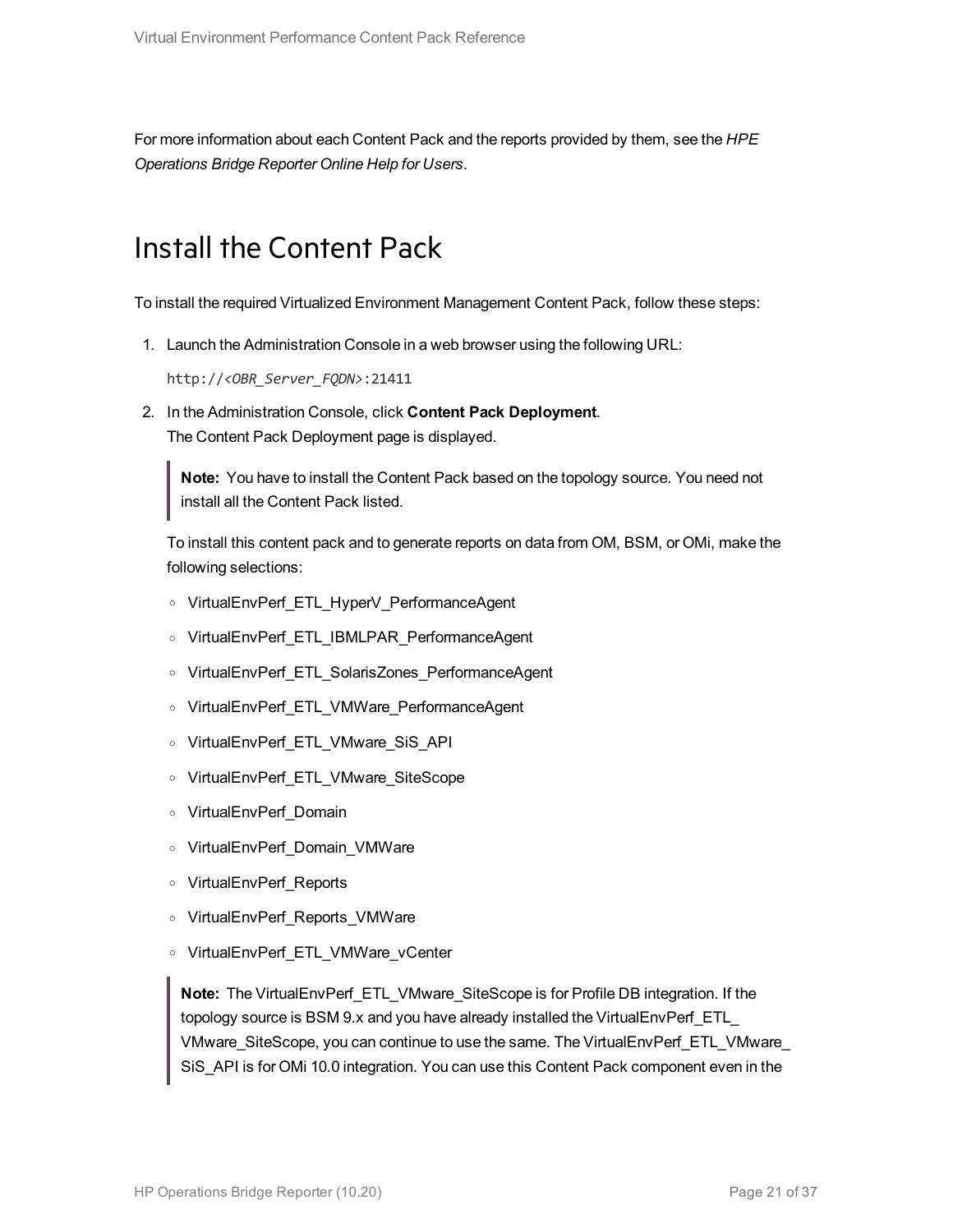absence of Profile DB. The list of metrics collected by VirtualEnvPerf\_ETL\_VMware SiteScope and VirtualEnvPerf\_ETL\_VMware\_SiS\_API are same. You need to deploy either VirtualEnvPerf\_ETL\_VMware\_SiteScope or VirtualEnvPerf\_ETL\_VMware\_SiS\_API in the HPE OBR deployment scenario.

**Note:** The Content Pack components for 'VirtualEnvPerf\_ETL\_VMWare\_vCenter' and 'VirtualEnvPerf\_ETL\_VMWare\_PerformanceAgent' are mutually exclusive. Ensure that only one of them is selected.

**Tip:** Install the following dependent content packs (and their components) along with this content pack for it to function:

<sup>o</sup> Core

- Core Domain
- <sup>o</sup> System Performance
	- SysPerf\_Domain

**Note:** The dependent domain content pack get selected automatically, you have to select only the ETLs based on the topology source.

3. Click **Install / Upgrade** to install the Content Packs.

An Installation Started status appears in the **Status** column for Content Pack that is currently being installed. The Content Pack Deployment page automatically refreshes itself to display the updated status. Once the installation completes, an Installation Successful status appears. If the installation fails, an Installation Failed status appears.

**Note:** The timer service will be stopped automatically during install/uninstall/upgrade operation and will be started once operation is complete.

4. Click icon in the **Status** column for more information about the installation process. The Content Pack Component Status History window is displayed. It displays the details of the current and historical status of that Content Pack component's installation.

**Note:** During install/uninstall process, Content Pack Deployment page does not allow you to interrupt the process. Instead, you must wait till the current process is complete before you can perform any other operations on the Content Pack Deployment page.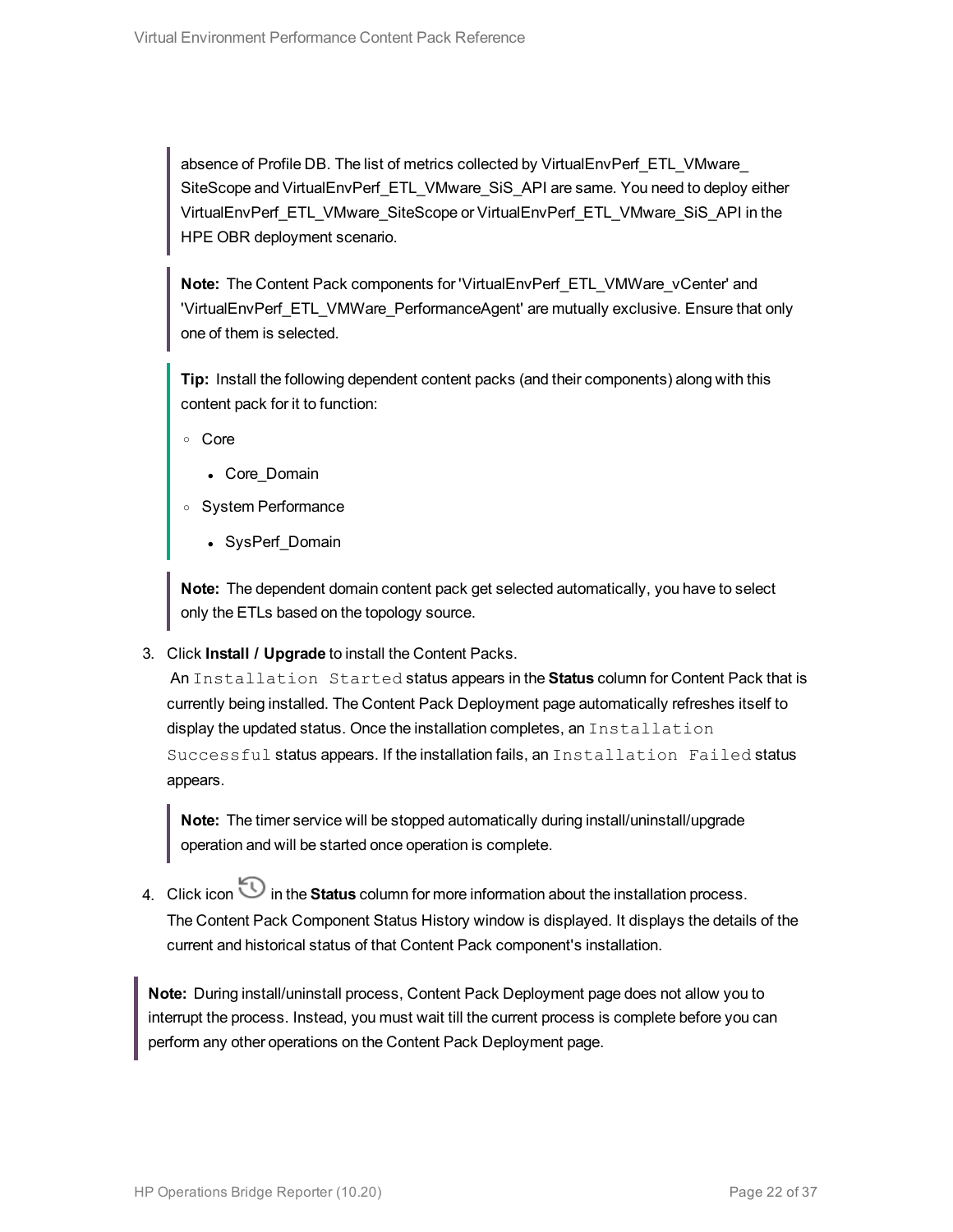### <span id="page-22-0"></span>Uninstalling the Content Pack Components

To uninstall the Content Packs, follow these steps:

- 1. Launch the Administration Console in a web browser:
	- a. Launch the following URL:

https://*<OBR\_Server\_FQDN>*:21412/

b. Type **administrator** in the **Login Name** field and password in the **Password** field. Click **Log In** to continue. The Administration Console page appears.

**Note:** If you use any other user account to access the Administration Console, make sure that the user account has administrator privileges.

2. On the left pane, click **Content Pack Deployment**. The **Content Pack Deployment** page appears.

The **Content Pack Deployment** displays the Content Pack components that are installed in the supported deployment scenario. For the list of [Content](#page-10-1) Pack, see, "List of Content Pack and [Topology](#page-10-1) Views to Deploy" on page 11.

3. Click  $\times$  icon for the required Content Pack to be uninstalled. A summary message is displayed.

**Note:** At a time, only one Content Pack and its dependent Content Packs are uninstalled.

4. Click **OK** to uninstall the Content Pack. The uninstall status is displayed in the **Status** column.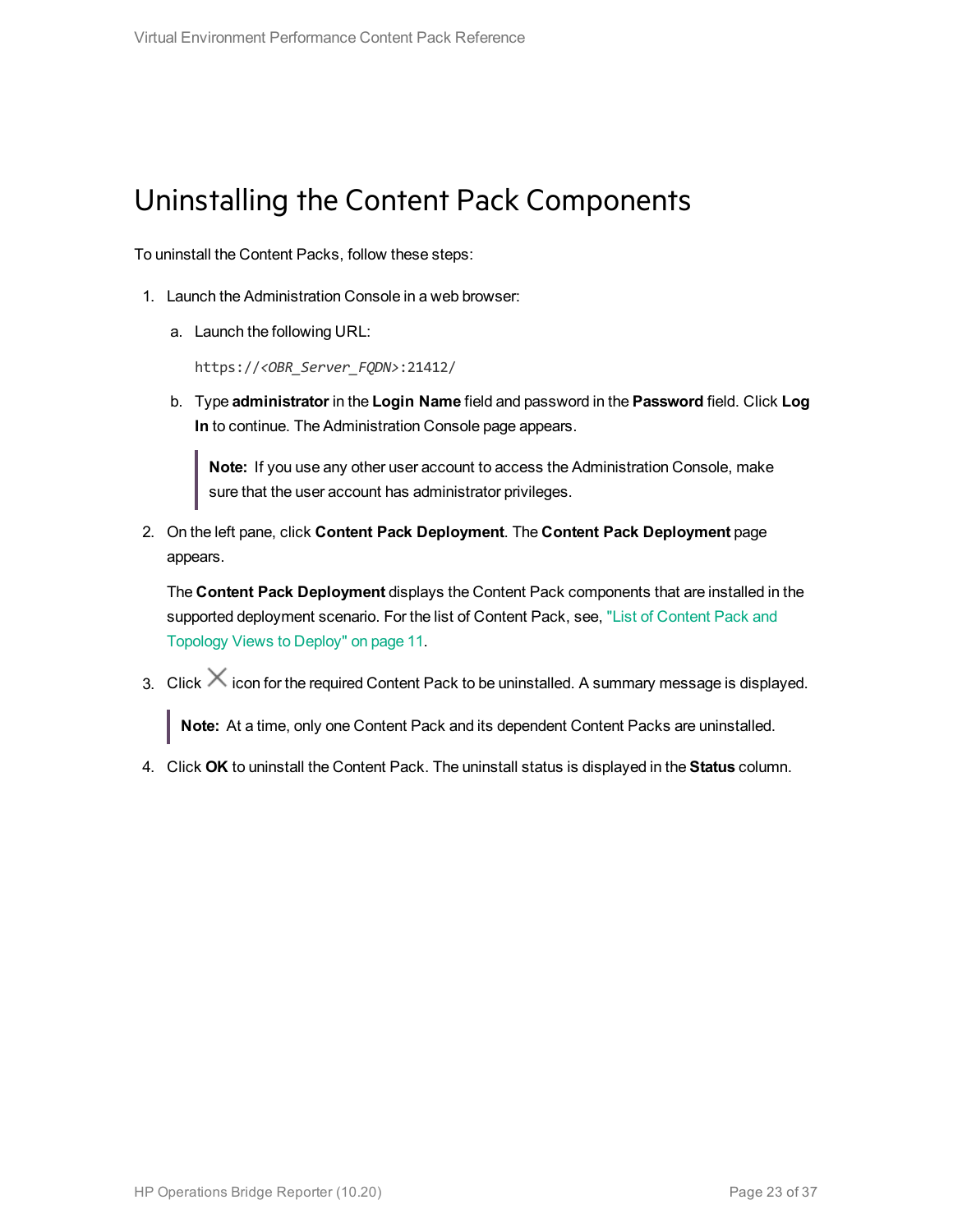### <span id="page-23-0"></span>Data Source Collection Configuration

After installing Content Packs, you must configure HPE OBR to collect required data from various data collectors. The data collectors work internally within the HPE OBR infrastructure to collect the data. Therefore, you cannot directly interface with these collectors. Instead, you can specify the data sources from where the collectors can collect the data through the Administration Console.

In BSM/OMi deployment scenario, SiteScope and Operations Agent monitors the physical and virtual nodes. When you configure data source in this scenario, choose Operations Agent and/or SiteScope as the data source.

<span id="page-23-1"></span>In OM deployment scenario Operations Agent monitors the physical and virtual nodes. When you configure data source in this scenario, choose Operations Agent as the data source.

### Configuring the Operations Agent Data Source

In the RTSM deployment scenario, you do not have to create new Operations Agent data source connections. Because, by default, all the nodes on which Operations Agent is installed are automatically discovered when the topology information is collected. These data sources or nodes are listed in the Operations Agent Data Source page of the Administration Console.

To view the list of Operations Agent data sources, follow these steps:

- 1. In the **Administration Console**, click **Data Source Configuration > Operations Agent**. The **Operations Agent** page appears.
- 2. To view detailed information about the Operations Agent data sources, click the Domain name or the number in the **Host collection status summary** table. The **Hosts :** *<selected host name>* table appears.
- 3. To change the data collection schedule for one or more hosts, specify a polling time between 1 and 24 hours in the **Hrs** box in the **Collection frequency** column.
- 4. Click **Save** to save the changes. A Saved Successfully message appears in the Information message panel.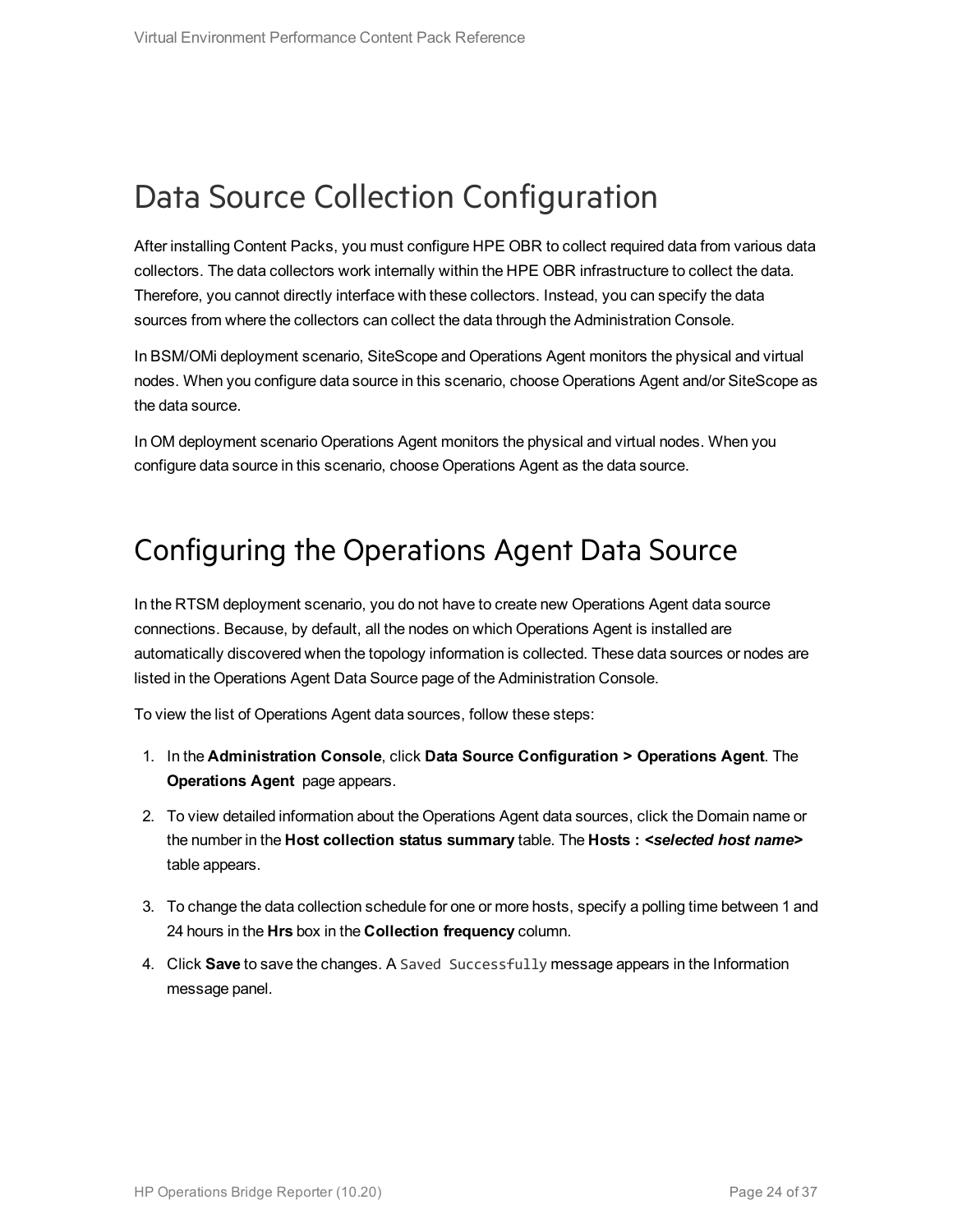### <span id="page-24-0"></span>Configuring the SiteScope Data Source

You can use the SiteScope page to configure a SiteScope data source, which collects data from several SiteScope monitors in your environment. Using this page, you can enable or disable data collection and add or delete the data collection connection according to your requirements. If Profile database is selected as the channel for metrics in Configuration Wizard, you must create a collector for the SiteScope data source.

To create a new SiteScope data source connection, follow these steps:

- 1. In the **Administration Console**, click **Data Source Configuration > SiteScope**. The **SiteScope** page appears.
- 2. Click **Create New**. The **Connection Parameters** dialog box appears.

| <b>Field</b>               | <b>Description</b>                                                                                                                     |
|----------------------------|----------------------------------------------------------------------------------------------------------------------------------------|
| <b>Connection Settings</b> |                                                                                                                                        |
| Host name                  | IP address or FQDN of the SiteScope server.                                                                                            |
| Port                       | Port number to query the SiteScope server.                                                                                             |
|                            | <b>Note:</b> The port number 8080 is the default port to connect to<br>SiteScope server.                                               |
| Use SSL                    | (Optional). If selected, you must enable the SiteScope server to<br>support communication over Secure Sockets Layer (SSL).             |
| User name                  | Name of the SiteScope user.                                                                                                            |
| Password                   | Password of the SiteScope user.                                                                                                        |
| Init String                | Shared key used to establish a connection to SiteScope server.                                                                         |
|                            | <b>Note:</b> To obtain the Init String, log in to SiteScope server with your<br>credentials and click on General Preferences > LW SSO. |
| <b>Collection Station</b>  | This option is use for a collector installed on a remote system.                                                                       |

3. In the **Connection Parameters** dialog box, type the following values:

#### **General Data Integration Settings**:

These settings create a generic data integration between the SiteScope server and the HPE OBR server. After the connection is successful, SiteScope servers push data to the HPE OBR server.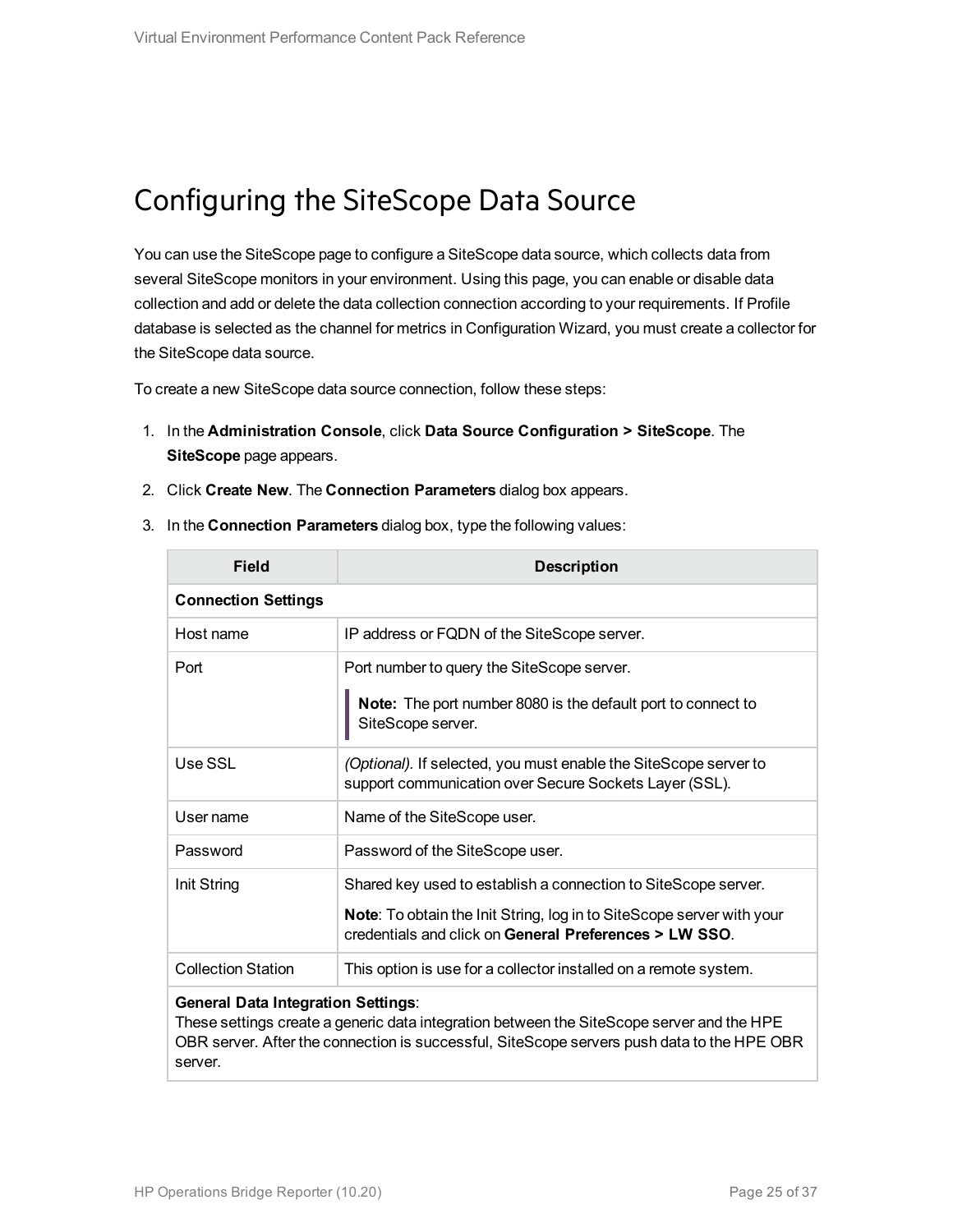| <b>Field</b>                                                                                                                                                                                               | <b>Description</b>                                                                                                                          |  |  |  |  |  |
|------------------------------------------------------------------------------------------------------------------------------------------------------------------------------------------------------------|---------------------------------------------------------------------------------------------------------------------------------------------|--|--|--|--|--|
| Also, you must create a tag in HPE OBR that you must manually apply to the SiteScope<br>monitors that you want to report on. For more information on applying the tag, see<br>documentation for SiteScope. |                                                                                                                                             |  |  |  |  |  |
| Integration name                                                                                                                                                                                           | Enter the name of the integration.                                                                                                          |  |  |  |  |  |
|                                                                                                                                                                                                            | Note: You cannot change it later.                                                                                                           |  |  |  |  |  |
| Encoding                                                                                                                                                                                                   | The encoding type for communication between HPE OBR and<br>SiteScope.                                                                       |  |  |  |  |  |
| Use SSL                                                                                                                                                                                                    | (Optional). If selected, you must enable the SiteScope server to<br>support communication over Secure Sockets Layer (SSL).                  |  |  |  |  |  |
| Reporting interval<br>(seconds)                                                                                                                                                                            | Frequency at which SiteScope pushes data to HPE OBR. This is a<br>configurable parameter.                                                   |  |  |  |  |  |
| Request timeout<br>(seconds)                                                                                                                                                                               | The time to wait before the connection times out. Value of zero (0)<br>gives you infinite timeout period. This is a configurable parameter. |  |  |  |  |  |
| Connection timeout<br>(seconds)                                                                                                                                                                            | Timeout until connection is reestablished. Value of zero (0) means<br>timeout is not used. This is a configurable parameter.                |  |  |  |  |  |
| Number of retries                                                                                                                                                                                          | Number of retries that SiteScope server attempts during connection<br>error with HPE OBR.                                                   |  |  |  |  |  |
| Authentication when<br>requested                                                                                                                                                                           | (Optional). If selected, authentication is performed using the Web<br>server user name and password.                                        |  |  |  |  |  |
| Authentication user<br>name                                                                                                                                                                                | If HPE OBR is configured to use basic authentication, specify the<br>user name to access the server.                                        |  |  |  |  |  |
| Authentication<br>password                                                                                                                                                                                 | If HPE OBR is configured to use basic authentication, specify the<br>password to access the server.                                         |  |  |  |  |  |
| Proxy address                                                                                                                                                                                              | If proxy is enabled on SiteScope, enter the proxy address.                                                                                  |  |  |  |  |  |
| Proxy user name                                                                                                                                                                                            | Enter user name of the proxy server.                                                                                                        |  |  |  |  |  |
| Proxy password                                                                                                                                                                                             | Enter password of the proxy server.                                                                                                         |  |  |  |  |  |
| Create tag                                                                                                                                                                                                 | Select it to create a tag for the SiteScope monitors that you must<br>manually apply from the SiteScope server.                             |  |  |  |  |  |
| Tag name                                                                                                                                                                                                   | User defined name of the tag.                                                                                                               |  |  |  |  |  |

- 4. Click **OK**.
- 5. Click **Save**. A Saved Successfully message appears in the Information message panel.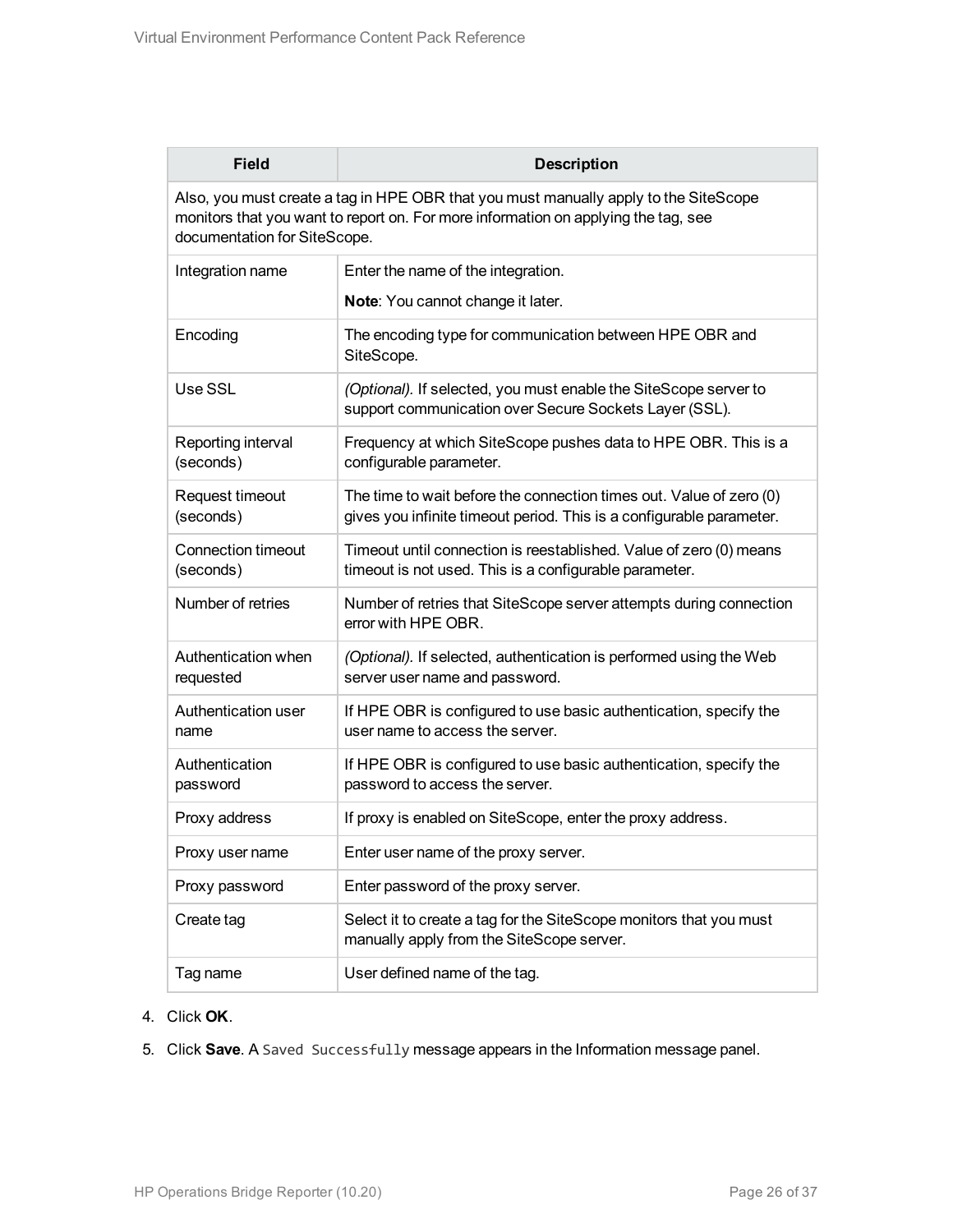<span id="page-26-0"></span>Data collection for the newly created SiteScope data source connection is enabled by default. In addition, the collection frequency is scheduled for every 15 minutes.

### Configuring the VMware vCenter Data Source

You can configure VMware vCenter as the data collection source to collect virtualization metrics in the OM deployment scenario.

To configure VMware vCenter, follow these steps:

- 1. In the **Administration Console**, click **Data Source Configuration > VMware vCenter**. The **VMware vCenter Data Source** page appears.
- <span id="page-26-1"></span>2. Click **Create New** to test the connection. The **Connection Parameters** dialog box appears.
- 3. In the **Connection Parameters** dialog box, type the following values:

| Field                     | <b>Description</b>                                        |
|---------------------------|-----------------------------------------------------------|
| Host name                 | IP address or FQDN of the VMware vCenter database server. |
| User name                 | Name of the VMware vCenter database user.                 |
| Password                  | Password of the VMware vCenter database user.             |
| <b>Collection Station</b> | To specify whether it is a Local / Remote Collector.      |

**Note:** You can configure additional VMware vCenter data sources using [Step](#page-26-1) 2 for each VMware vCenter connection that you wish to create.

- 4. To change the VMware vCenter data collection schedule for one or more hosts, in the **Schedule Frequency** column, specify a collection time between 5 and 60 minutes in the **Mins** box.
- 5. Click **Save** to save the changes. A Saved Successfully message appears in the Information message panel.
- 6. In the VMware vCenter server, grant the user the following permissions:
	- <sup>o</sup> Set the datastore permission to Browse Datastore.
	- Set the datastore permission to Low Level File Operations.
	- <sup>o</sup> Set the sessions permission to Validate session.
- 7. In the VMware vCenter server, set the Statistics Level: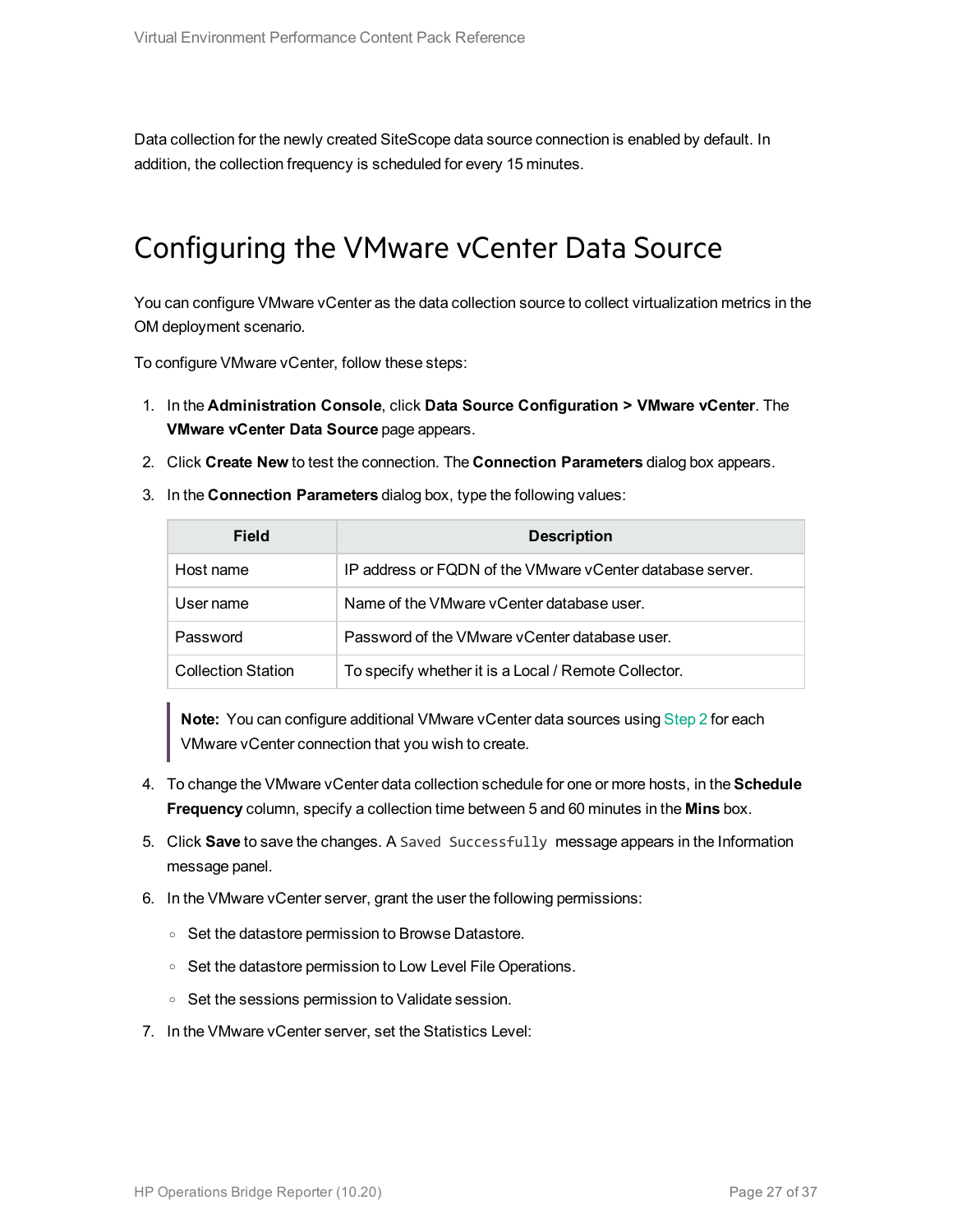- a. In the vSphere Client, click **Administration > vCenter Server Settings**.
- b. In the **vCenter Server Settings** window, click **Statistics**. The **Statistics Interval** page is displayed. This page displays the time interval after which the vCenter Server statistics will be saved, the time duration for which the statistics will be saved and the statistics level.
- c. Click **Edit.**
- d. In the **Edit Statistics Interval** window, set the Statistics Interval from the drop-down list. For the statistics level that you select, the **Edit Statistics Interval** window appears. This displays the type of statistics which will be collected for that level. You must set the minimum statistic level as 2.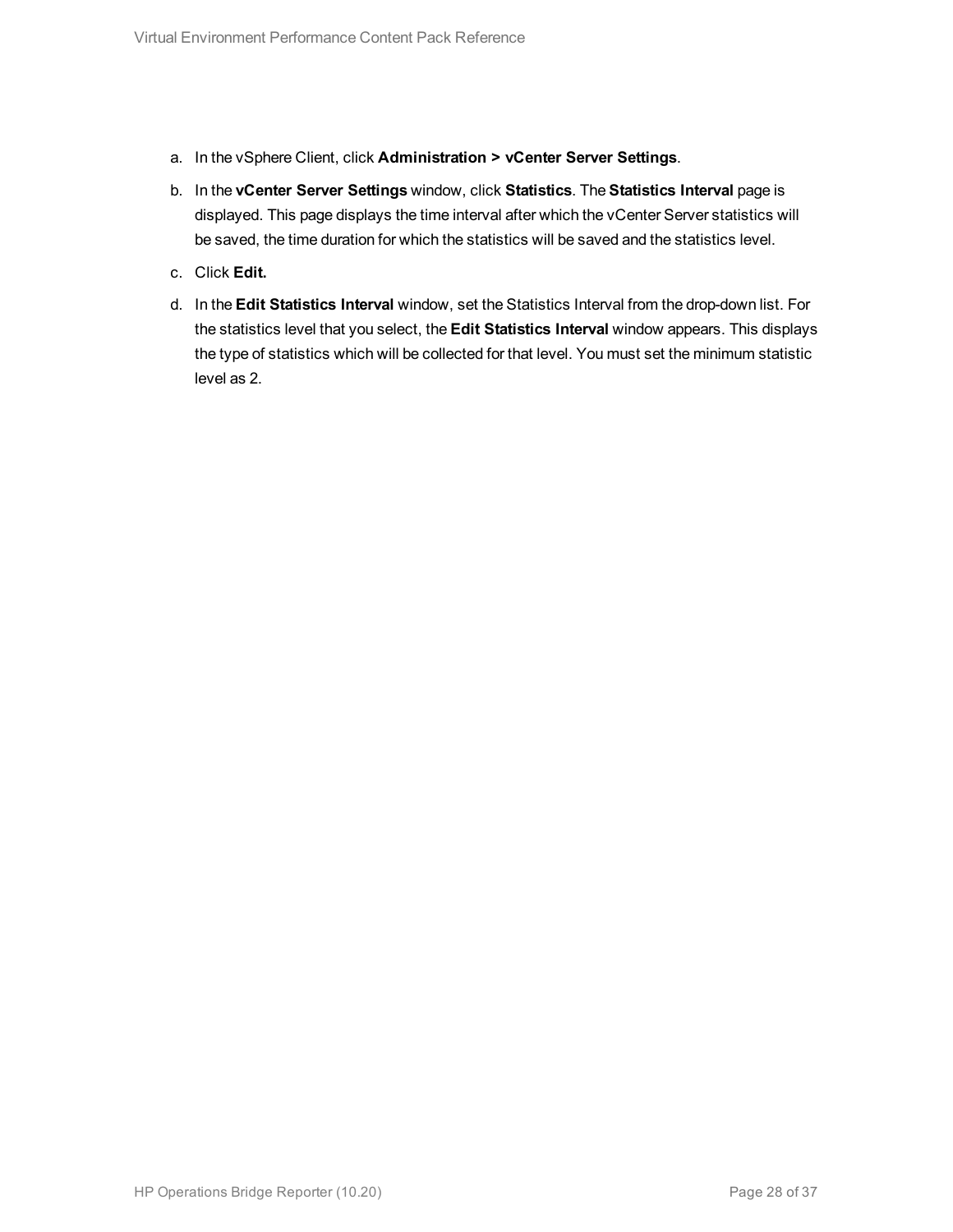### <span id="page-28-0"></span>Report Navigation

The Virtualized Environment Management reports are categorized into the high-level Executive Summary and the detailed Performance reports to help you easily analyze and identify performance problems with the virtual nodes in your IT environment. You can navigate from the higher-level reports to the detailed reports through the various cross launch and hyperlink features. For example, you may start with the Executive Summary or the VM Inventory report for an overall picture of the health of the virtualization infrastructure and then navigate to the detailed reports for specific information. Report navigation can vary depending on the use-cases around which these reports are designed.

The Virtualized Environment Management folder provides the following types of reports:

- **Generic virtualization reports**: These reports provide historical information of the health and performance of the VMs across various supported virtualization technologies such as LPAR, Solaris Zones, and Hyper-V.
- **VMware-specific reports**: These reports provide historical information of the health and performance of the VMware nodes. These reports also provide inventory details of the different VMware elements, such as ESX clusters, resource pools, and virtual hosts in the VMware environment.
- **Executive Summary reports**: These reports provide a summarized view of the resource allocation details and the performance of each of the virtualization technologies and their corresponding host systems.
- **Inventory reports**: These reports display the inventory of all physical hosts and VMs across the various virtualization technologies in your environment and their configuration details. These reports also help you understand the distribution of the VMs across various operating systems.
- <sup>l</sup> **Top N reports**: These reports help you identify the best and worst performing logical and physical nodes based on availability, performance, or the overall health over a period of time.
- <sup>l</sup> **Performance reports**: These reports display the detailed historical performance data of key system resources such as CPU and memory utilization and availability of the logical systems over a specified period of time. After viewing the high-level Executive Summary reports, you can navigate to these detailed reports to analyze the performance and resource problems for individual logical systems.
- <sup>l</sup> **Forecast reports**: These reports enable you to predict the outage of the VMs based on past data. You can use these reports to understand and take appropriate decisions of load balancing instead of investing in additional resources.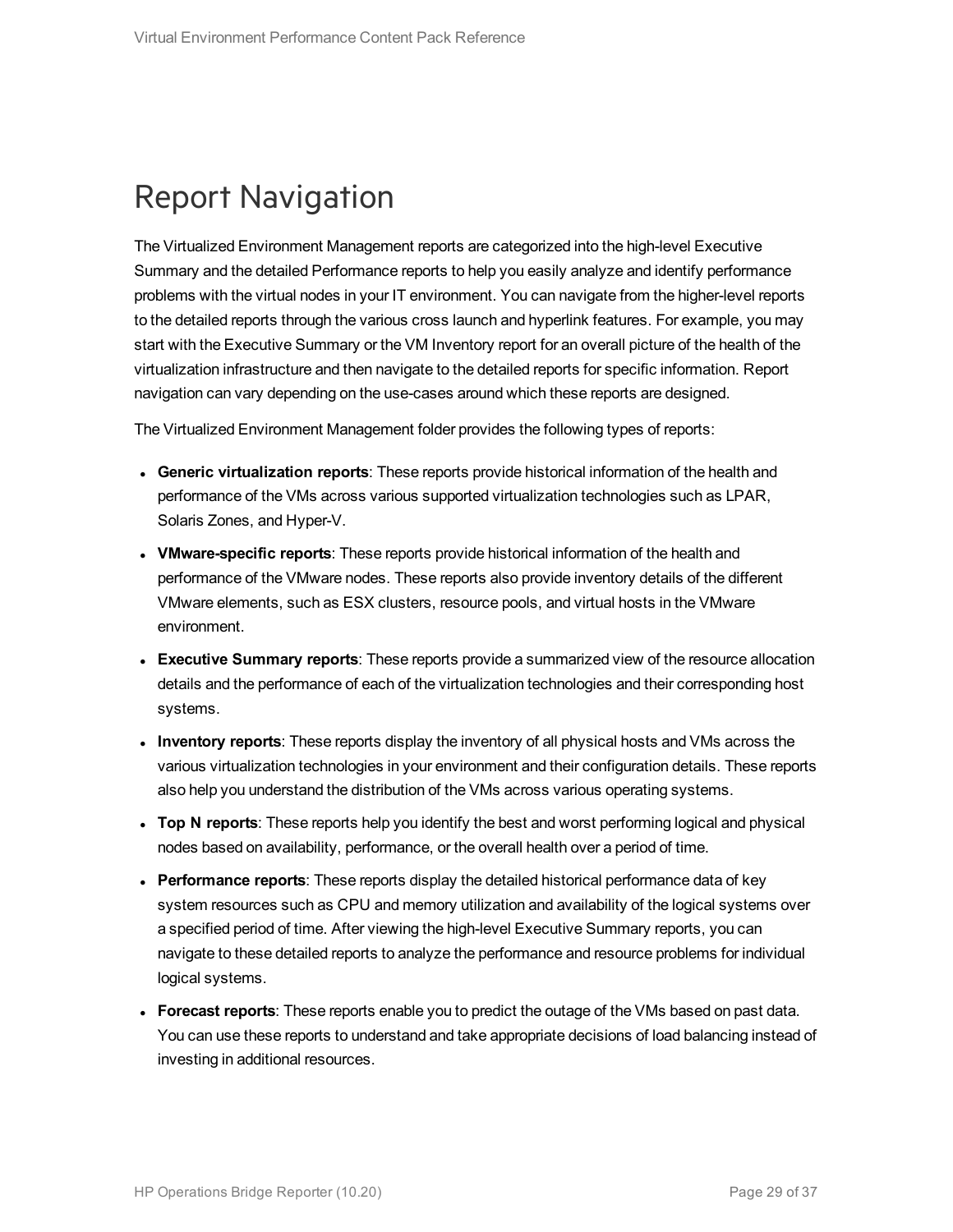**Note:** OBR allows you to customize the reports for better business analysis purposes. The Virtualized Environment Management reports include various Web Intelligence features such as prompts, context and time filters, and input controls, which you can use to customize the data that is displayed. When performing customizations, the same needs to be incorporated in a copy of the report and the out of the box reports should not be modified.

#### **Report Navigation**

The following diagram shows one way of navigating the reports:

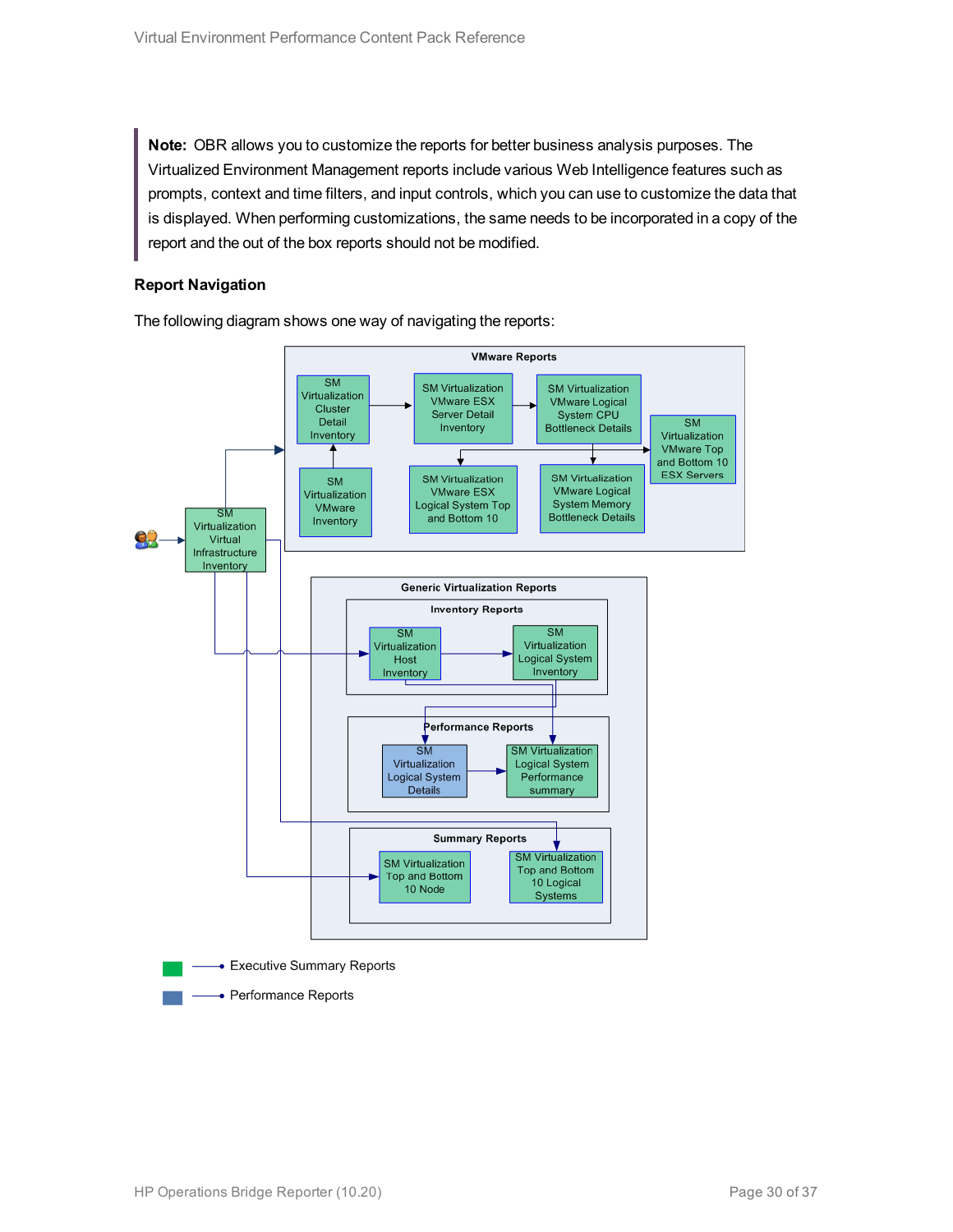### <span id="page-30-0"></span>Use Cases

This section provides information on use cases for Virtualized Environment Management reports. The following table provides description, user, and report name for the use cases:

| <b>Description</b>                                                                                                                                                                                                                                                                                                                                                                                                                                                    | <b>Report</b><br>Category | <b>Report</b><br><b>Name</b>                                                      |
|-----------------------------------------------------------------------------------------------------------------------------------------------------------------------------------------------------------------------------------------------------------------------------------------------------------------------------------------------------------------------------------------------------------------------------------------------------------------------|---------------------------|-----------------------------------------------------------------------------------|
| To view the inventory of hosts and VMs across the various<br>virtualization technologies in my environment. Also to understand the<br>distribution of VMs across various operating systems.                                                                                                                                                                                                                                                                           | Executive<br>Summary      | <b>SM</b><br>Virtualization<br>Inventory<br>Report                                |
| To view the list of all physical hosts of various virtualization<br>technologies and their configuration details                                                                                                                                                                                                                                                                                                                                                      | Performance               | <b>SM</b><br>Virtualization<br>Host<br>Inventory                                  |
| To view the physical systems that are projected to cross the<br>threshold value for CPU and memory utilization within the next 30, 60<br>and 90 days, for a given Business Service or Business View/Node<br>group. Also, to view the virtual machines that are hosted on the<br>affected physical systems. It displays the affected virtual hosts and<br>number of VMs hosted on each servers. A cross launch option to do<br>more detailed analysis on affected VMs. | Executive<br>Summary      | <b>SM</b><br>Virtualization<br>Resource<br>Outage<br>Forecast<br>Summary          |
| To view the list of all Logical Systems, associated with a give host for<br>various virtualization technologies and their configuration details                                                                                                                                                                                                                                                                                                                       | Performance               | <b>SM</b><br>Virtualization<br>Logical<br>System<br>Inventory                     |
| To view the performance details of a logical system over a period of<br>time                                                                                                                                                                                                                                                                                                                                                                                          | Performance               | <b>SM</b><br>Virtualization<br>Logical<br>System<br>Performance<br><b>Details</b> |
| To have a comparative view of the performance details of all logical<br>systems, in a host, over a period of time                                                                                                                                                                                                                                                                                                                                                     | Performance               | <b>SM</b><br>Virtualization<br>Logical<br>Systems<br>Performance<br>Summary       |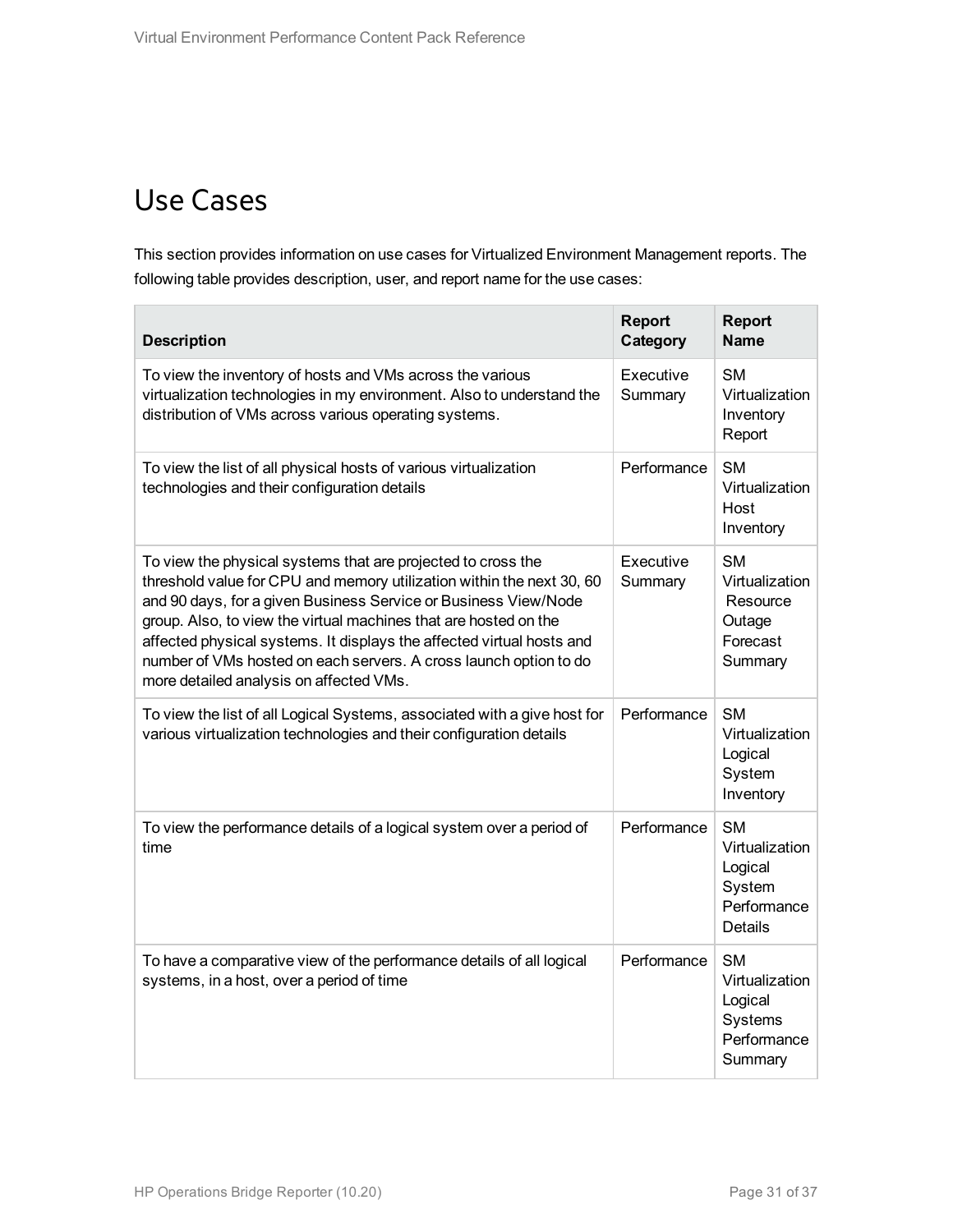| <b>Description</b>                                                                                                                                                                                       | <b>Report</b><br>Category          | <b>Report</b><br><b>Name</b>                                                                         |
|----------------------------------------------------------------------------------------------------------------------------------------------------------------------------------------------------------|------------------------------------|------------------------------------------------------------------------------------------------------|
| To view the top and bottom 10 virtual hosts based on CPU, memory<br>utilization. Also to view the same agnostic to virtualization technology<br>and specific to each of the virtualization technology.   | Executive<br>Summary               | <b>SM</b><br>Virtualization<br>Top and<br>Bottom 10<br>Virtual hosts                                 |
| To view the top and bottom 10 Logical systems based on CPU,<br>memory utilization. Also to view the same agnostic to virtualization<br>technology and specific to each of the virtualization technology. | Executive<br>Summary               | <b>SM</b><br>Virtualization<br>Top and<br>Bottom 10<br>Logical<br>Systems                            |
| To view the inventory of all the elements in the VMWare environment<br>that I manage. Also to view of all the clusters and virtual hosts in my<br>environment.                                           | VMWare<br><b>ESX Server</b>        | <b>SM</b><br>Virtualization<br><b>VMWare</b><br>Inventory                                            |
| To view the inventory of all the elements in the VMWare cluster<br>environment that I manage. Also to view the details of individual hosts<br>and VMs that belong to the cluster.                        | VMWare<br><b>ESX Server</b>        | <b>SM</b><br>Virtualization<br>VMWare<br>cluster detail<br>inventory                                 |
| To view the inventory of all the elements of a ESX Server                                                                                                                                                | VMWare<br><b>ESX Server</b>        | <b>SM</b><br>Virtualization<br>VMWare<br><b>ESX Server</b><br>detail<br>inventory                    |
| To view the CPU utilization details of a given virtual Machine                                                                                                                                           | VMWare<br><b>ESX Server</b>        | <b>SM</b><br>Virtualization<br>VMWare<br>Logical<br>System<br>CPU<br><b>Bottleneck</b><br>details    |
| To view the Memory utilization details of a given virtual Machine                                                                                                                                        | <b>VMWare</b><br><b>ESX Server</b> | <b>SM</b><br>Virtualization<br>VMWare<br>Logical<br>System<br>Memory<br><b>Bottleneck</b><br>details |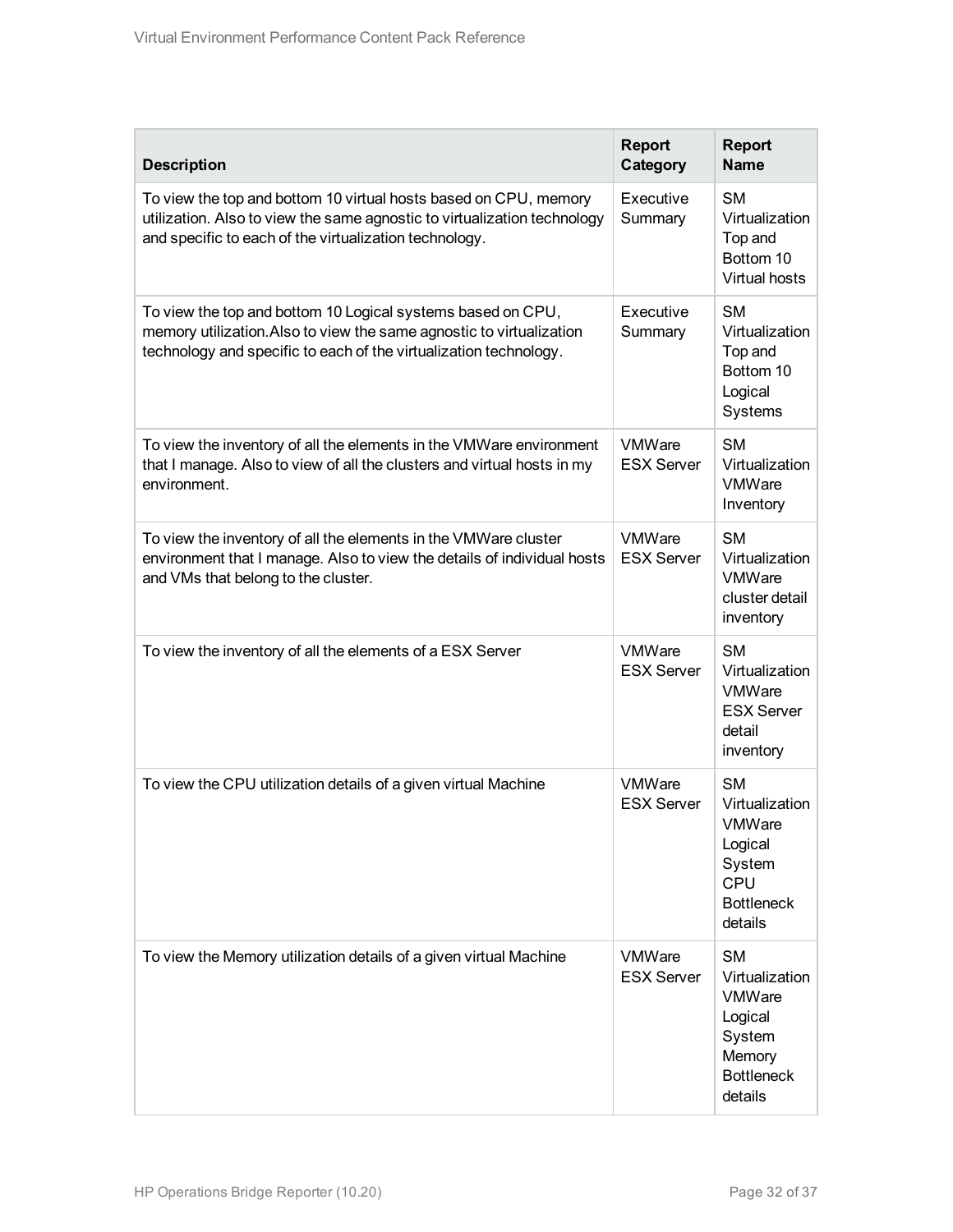| <b>Description</b>                                                                    | <b>Report</b><br>Category          | <b>Report</b><br><b>Name</b>                                                               |
|---------------------------------------------------------------------------------------|------------------------------------|--------------------------------------------------------------------------------------------|
| To view the top and bottom 10 virtual machines based on VMWare<br>specific parameters | <b>VMWare</b><br><b>ESX Server</b> | <b>SM</b><br>Virtualization<br><b>VMWare</b><br>Logical<br>System Top<br>and Bottom<br>10  |
| To view the top and bottom 10 hosts based on VMWare specific<br>parameters            | <b>VMWare</b><br><b>ESX Server</b> | <b>SM</b><br>Virtualization<br><b>VMWare</b><br>Top and<br>Bottom 10<br><b>ESX Servers</b> |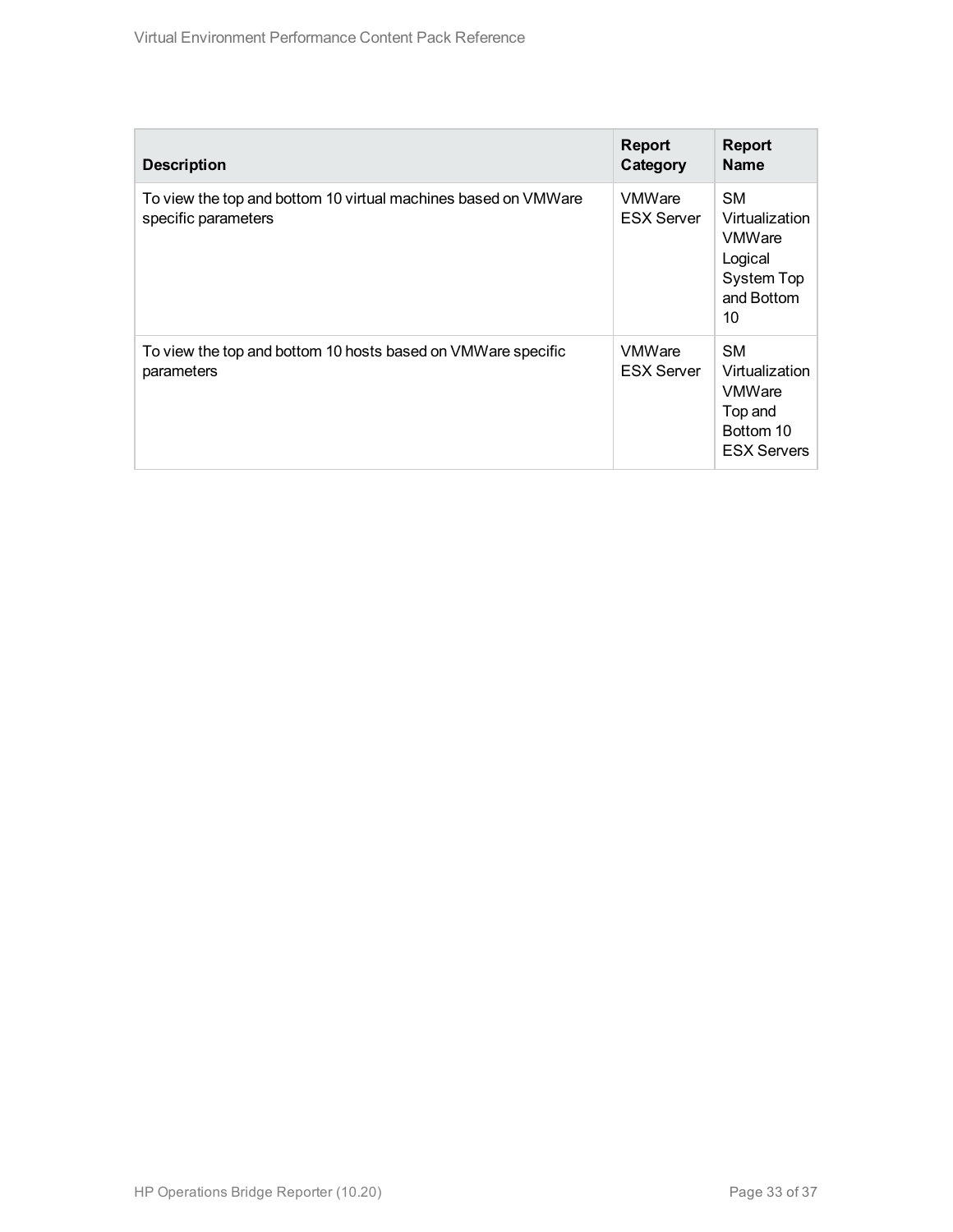## <span id="page-33-0"></span>Appendix

<span id="page-33-1"></span>This section provides information on [Terminology,](#page-33-1) [Calculating](#page-34-0) Availability and Metric [Mapping](#page-35-0) for [Reports.](#page-35-0)

### Appendix A: Terminology

**Business Service**: Any service that is created in BSM Run-time Service Model (RTSM) and is part of your business, such as the online banking service or email service.

**Business View**: A view deployed on BSM RTSM that provides the topology information of the configuration items in your IT environment.

**Node Groups**: Group of managed nodes defined by users or available by default in Operations Manager (OM) to classify as specific organizations or entities within the enterprise. OBR uses the node groups from OM for its topology information.

**VMware cluster**: A VMware ESX cluster is where two or more physical systems provide the resources for the hosts or resource pools that are assigned to that cluster. Clustering is used to achieve high availability and load balancing of the VMs.

**Resource pool**: A VMware ESX Resource pool is a pool of CPU and memory resources, where the resources are allocated based on the CPU and memory shares that are defined.

**CPU Reservation**: The minimum CPU cycles allocated to the resource pool or logical system.

**CPU Limit**: The maximum CPU cycles allocated to the resource pool or logical system.

**Memory Reservation**: The minimum amount of memory allocated to the resource pool or logical system.

**Memory Limit**: The maximum amount of memory allocated to the resource pool or logical system.

**CPU Shares**: The number of shares determine which VM gets resources when there is competition for resources among VMs. This value determines the minimum share of unutilized processing units that this resource pool can utilize.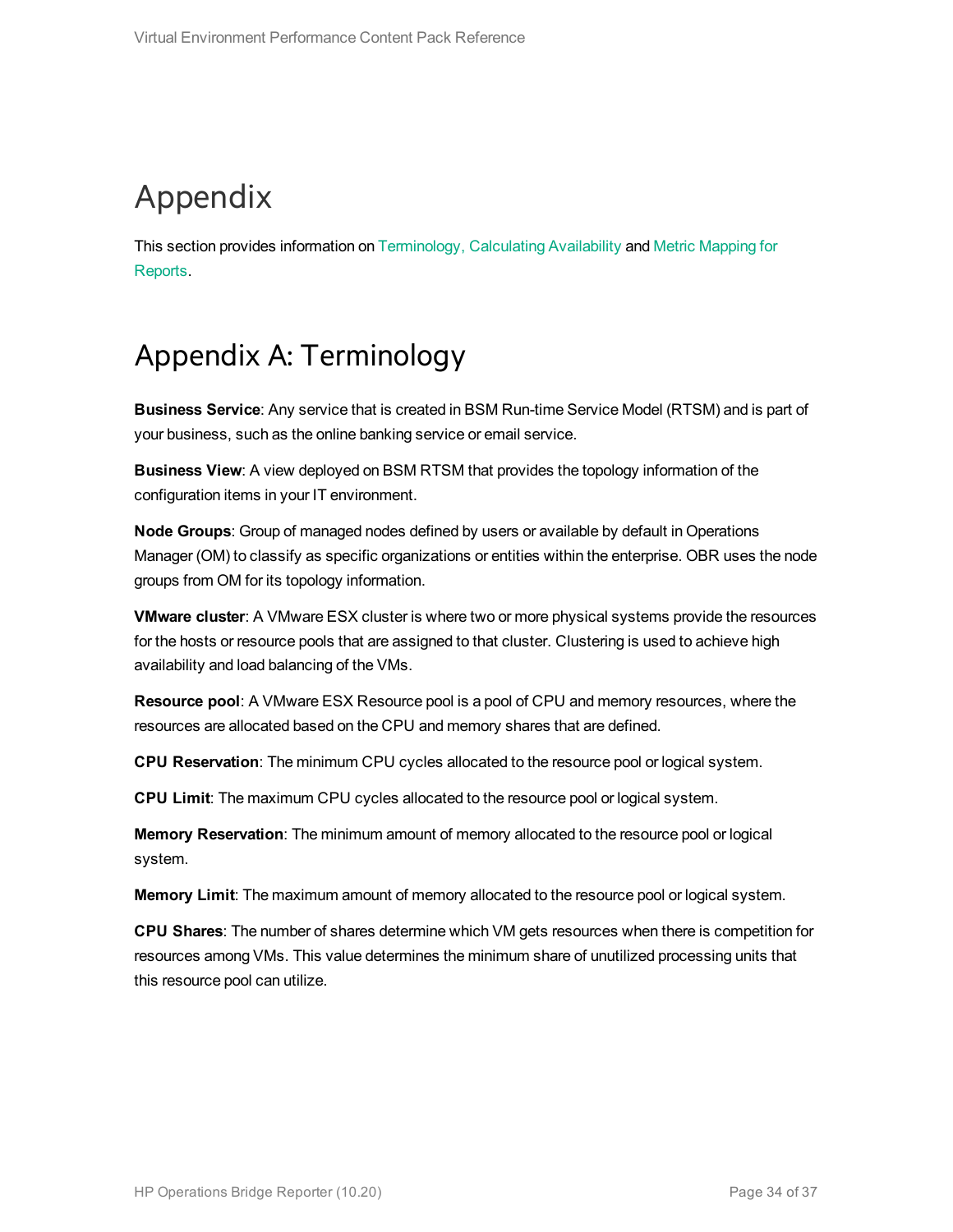### <span id="page-34-0"></span>Appendix B: Calculating Availability

HPE OBR collects five-minute summary data for the Virtualized Environment Management from the Performance Agent. This data is in the form of status values as follows:

- Downtime—0
- Uptime—1

The status values are stored in the rate table. The availability calculation procedure in HPE OBR uses this information to calculate the actual uptime, downtime, availability and unknown time values for 5 minute interval. The possible scenarios are as follows:

- If the status value is 1, the procedure interprets it as uptime. The procedure updates the uptime value as 5, and downtime and unknown time values as 0 in the rate table.
- If the status value is 0, the procedure interprets it as downtime. The procedure updates the downtime value as 5, and uptime and unknown time value as 0 in the rate table.
- If, for some reason, HPE OBR is unable to retrieve the status value for particular interval (12 records within an hour, that is, one record each for every five minutes), the procedure interprets it as unknown status. The procedure updates the uptime and downtime values as 0 and unknown time value as 5 in the rate table.

The availability calculation procedure for Virtualized Environment Management instances ensures that 12 records are available for every hour and each record would either represent uptime, downtime, or unknown time. Using this data, the actual uptime, actual downtime, availability and unknown times are calculated as follows:

<sup>l</sup> **Actual Uptime Percentage**

Uptime/(Uptime + Downtime)\*100

<sup>l</sup> **Actual Downtime Percentage**

[(Downtime /(Uptime + Downtime)]\*100

<sup>l</sup> **Availability Computation**

[(Uptime + Planned Downtime + Excused Downtime)/(Uptime + Downtime)]\*100

#### <sup>l</sup> **Unknown Time Percentage**

[(Unknown Time)/(Uptime + Downtime + Unknown Time)]\*100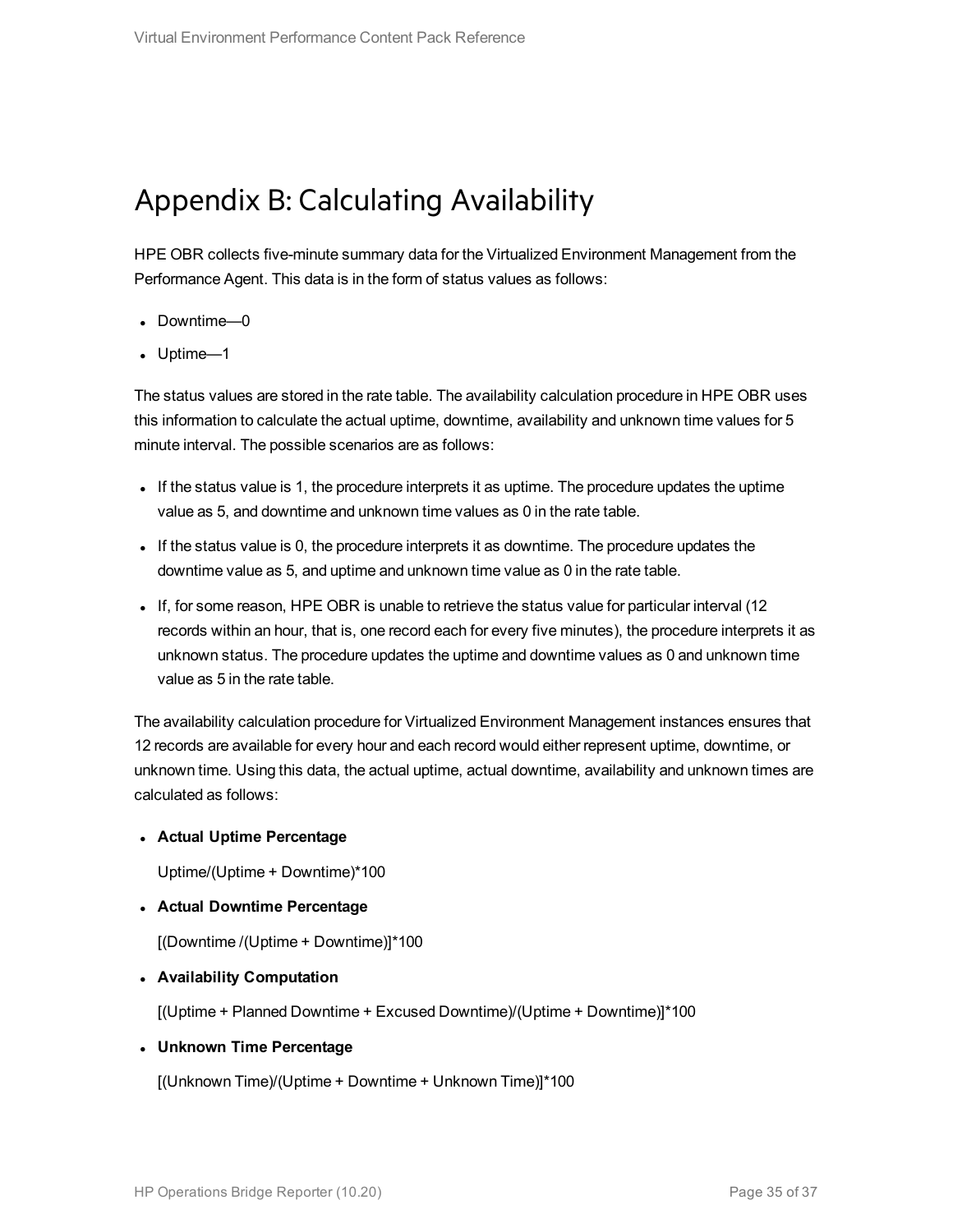The availability procedure computes the planned downtime and excused downtime based on the configuration provided in the downtime XML file.

<span id="page-35-0"></span>For more information on how to configure downtime, see *Configuring downtime in reports* section in *HPEOperations Bridge Reporter Online Help for Administrators*.

### Appendix C: Metric Mapping for Reports

HPE OBR provides a utility to generate metric flow documents. The utility has strong filtering capabilities and generates the metric flow documents in HTML format. These HTML output files can then be saved in Excel for further filtering and metric tracking.

To generate the metric flow documents, follow these steps:

1. Run the utility using the following command:

#### **On Windows:**

%PMDB\_HOME%\bin\shr\_utility -flow -dir %PMDB\_HOME%\packages\SystemManagement

#### **On Linux:**

\$PMDB\_HOME/bin/shr\_utility -flow -dir \$PMDB\_HOME%/packages/SystemManagement

The command generates multiple HTML output files in the current directory.

2. Open the HTML output file in Excel.

You can apply combination of filters to check how a particular metric(s) is performing.

**Note:** The output file in Excel format is published for some of the Content Packs. You can download the files from the [Marketplace](https://hpln.hp.com/node/24267/attachment).